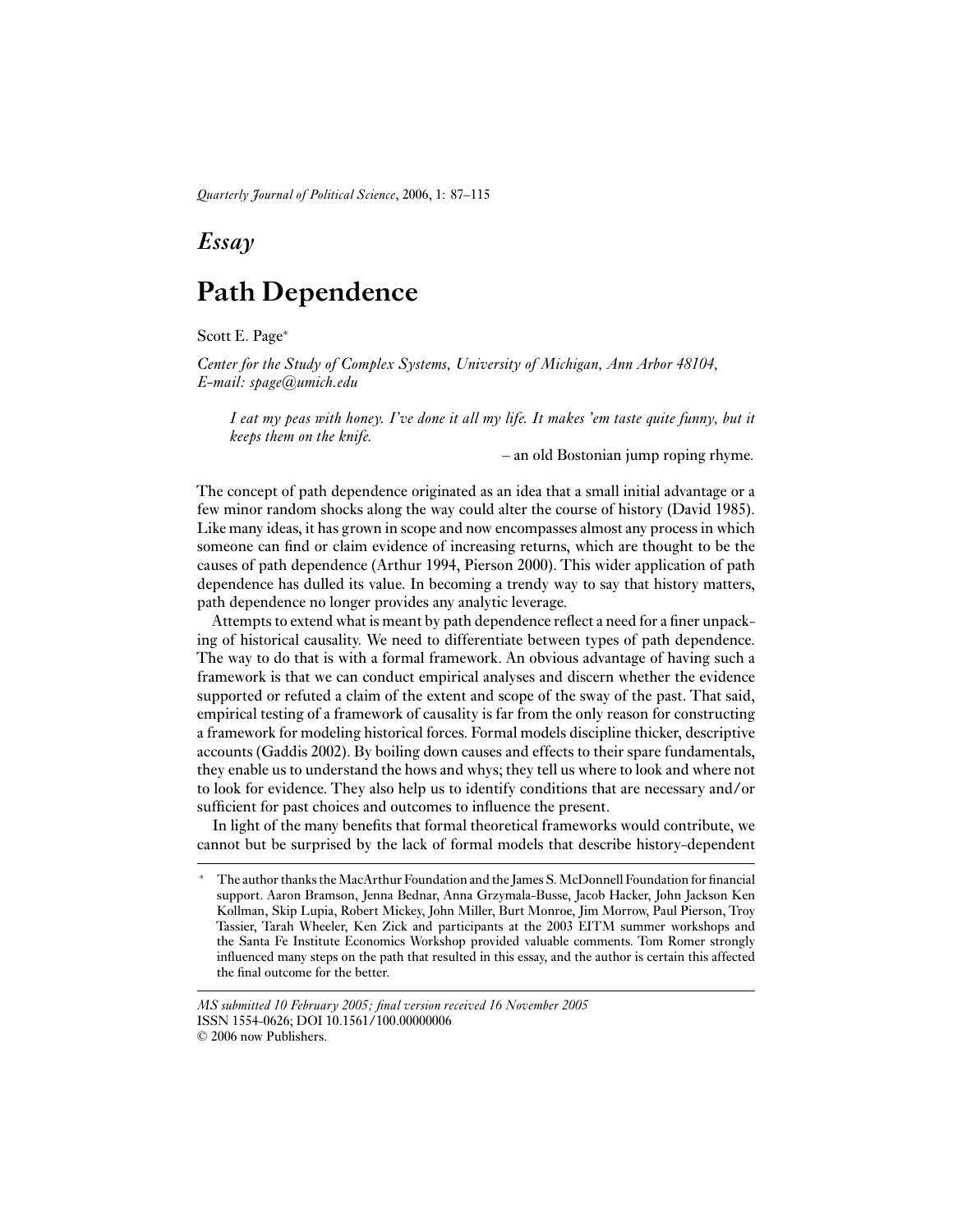processes. One need only compare the concept of path dependence to that of equilibrium to see how far we have to go. Game theorists have refined the concept of equilibrium in myriad ways. In trying to understand or predict an outcome, a game theorist can choose among the quantile response equilibria, universally divine equilibria, evolutionary stable equilibria, and intuitive equilibria. Some may interpret these visions and revisions as splitting the hairs on the heads of so many angels dancing on pins. I disagree. These refinements clarify our thinking about what it means to be rational and provide alternative understandings of how equilibria are chosen and attained.

By comparision to equilibrium, the concept of path dependence seems almost metaphorical (David 1985). In common interpretations, path dependence means that current and future states, actions, or decisions depend on the path of previous states, actions, or decisions. Of late, path dependence has become a popular conveyor of the looser idea that history matters (Crouch and Farrell 2004, Pierson 2004). Theoretical, historical, and empirical studies of path dependence run the gamut, covering topics ranging from the selection of institutions (North 1991), to the formation of government policies (Hacker 2002), to the choice of technologies (Arthur 1994, David 1985), to the location of cities (Arthur 1994, Page 1998), to pest control strategies (Cowan and Gunby 1996), to the formation of languages and law (Hathaway 2001). But are all of these cases describing the same phenomena? Does history operate in each in the same way? Assuredly not.

Surely the micro-level processes that produce path-dependent government policies, pest control strategies, and laws differ markedly. The historical connections between laws differ in kind from those of pest control strategies. Historical forces constrain laws to be similar to past laws, whereas the opposite would seem to be true for pest control strategies. The optimistically named exterminator aims to kill precisely those pests that previous strategies spared. Thus, models should not treat these two cases as if they are the same. When examining histories, we should have the flexibility to choose from a box of lenses.

A survey of the literature on path dependence reveals four related causes: increasing returns, self-reinforcement, positive feedbacks, and lock-in.Though related, these causes differ. Increasing returns means that the more a choice is made or an action is taken, the greater its benefits. Self-reinforcement means that making a choice or taking an action puts in place a set of forces or complementary institutions that encourage that choice to be sustained. With positive feedbacks, an action or choice creates positive externalities when that same choice is made by other people. Positive feedbacks create something like increasing returns, but mathematically, they differ. Increasing returns can be thought of as benefits that rise smoothly as more people make a particular choice and positive feedbacks as little bonuses given to people who already made that choice or who will make that choice in the future. Finally, lock-in means that one choice or action becomes better than any other one because a sufficient number of people have already made that choice.

In this essay, I am less concerned with the causes of path dependence than with providing formal definitions that characterize different types of historical dependence and thinking through their consequences.The stakes here may be large. Path dependence may help explain why some countries succeed and others do not (Easterly 2001). Standard economic growth models predict that less developed countries should catch up with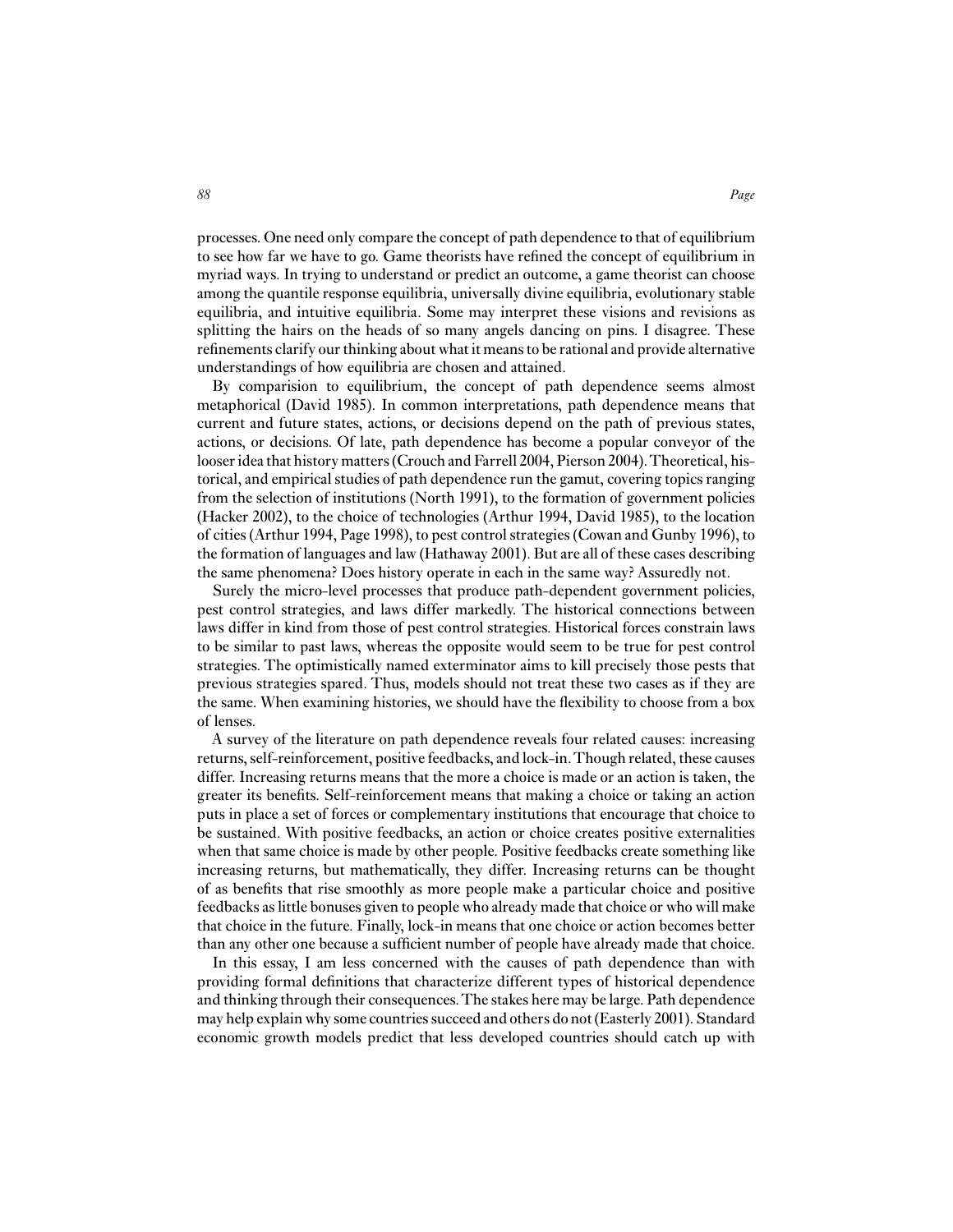their richer counterparts, but that has not happened. Douglas North has suggested that country-level success depends on the proper build-up of institutions, behaviors, and law. Metaphorically speaking, some countries start out eating their peas with knives and honey, and never move on to the fork or spoon. Others move to new technologies gradually, while others take big jumps (Gerschenkron 1952). Understanding those paths can only be aided by a theory of what those paths might be.

To put some logical structure on the possible sway of history, I describe here a preliminary general framework within which I formally define several forms of history dependence. I differentiate between *path dependence*, where the path of previous outcomes matters, *state dependence* where the paths can be partitioned into a finite number of states which contain all relevant information, and what I call *phat dependence* where the events in the path matter, but not their order. I also distinguish between early and recent path dependence, and perhaps most importantly, between processes in which *outcomes* are history-dependent and those in which the *equilibria* depend on history. By equilibria here I mean limiting distributions over outcomes.

I also present examples of these various forms of path dependence within a dynamic systems framework using two broad classes of models. I base the first on dynamic systems and the second on decision theory. These models help to reveal the causes of path dependence. The proximate cause of history mattering differs in the two classes of models. In the first class of models, the past exerts sway over the present indirectly. For example, prohibiting women from voting affects how women see themselves in relation to men. When given the vote, women's actions are influenced by this past denial of rights. I model that influence as a change in the probabilities over outcomes. In the second class of models, I explicitly model externalities between choices. A train system that connects a central city to an airport creates a positive externality for the airport. When written in the dark lead of mathematics, the line between forces and externalities appears crisp, but that is not necessarily so. Externalities can change incentives, and incentives can be thought of as forces. Similarly, historical events that change how people respond in the future can be thought of as creating externalities with later decisions (Bednar and Page 2006, Medin and Atran 2004).

Within both classes of models, I show that increasing returns is neither necessary nor sufficient for historical dependence (Arthur 1994, David 1985, North 1991, Pierson 2000). This may strike some as counterintuitive given the conflation of the two concepts. Moreover, I show that, even when increasing returns do contribute to historical dependence, it may often only be phat dependence. Path dependence requires a build-up of behavioral routines, social connections, or cognitive structures around an institution. One could argue that the necessary micro-level stickiness and accumulation is implicit in historical accounts like those of Hacker (2002), North (1990), and Pierson (2004), but one could argue the other side – that these accounts present increasing returns alone as the sole cause.<sup>1</sup>

See Bednar and Page (2006) for a full account of the stickiness argument.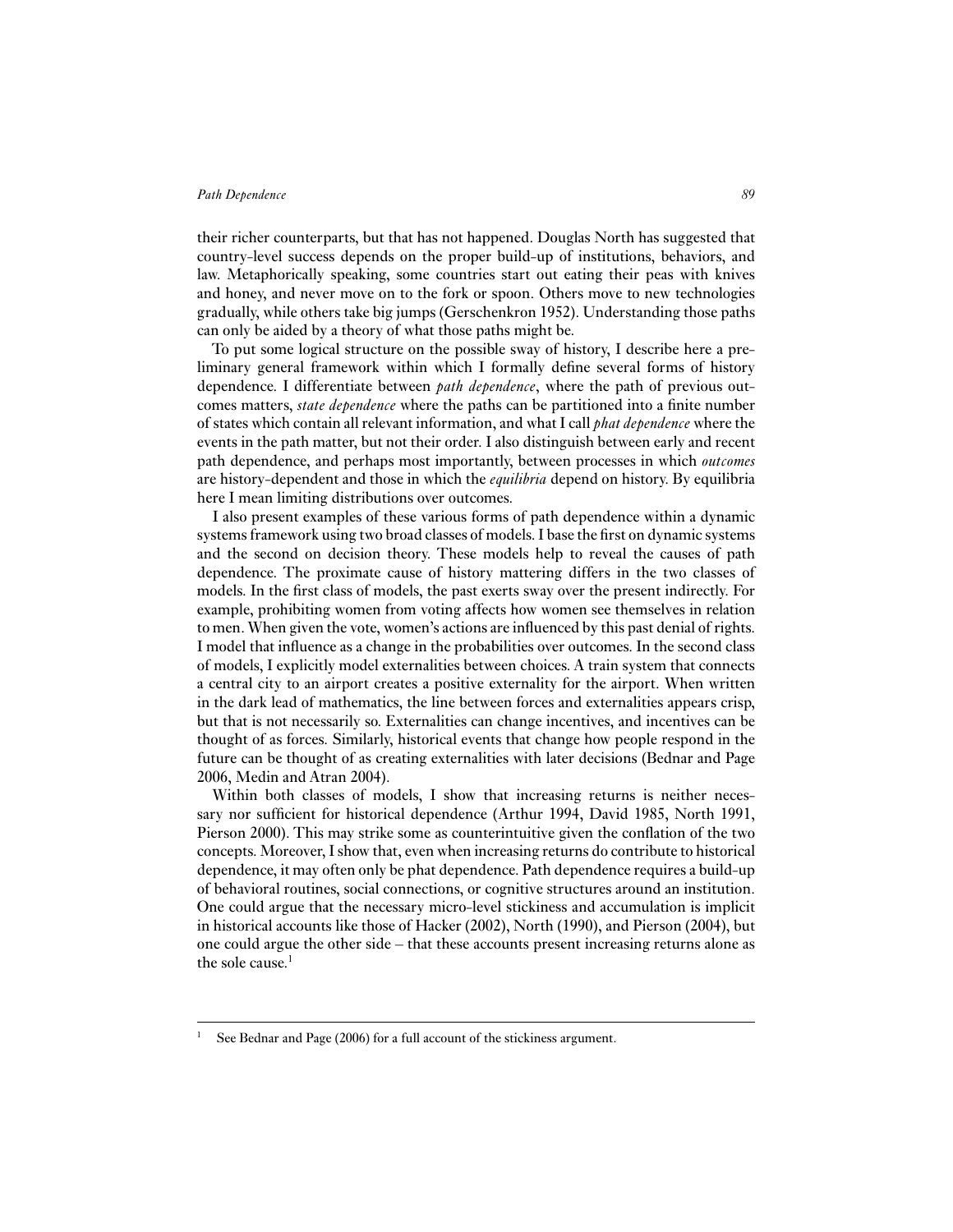#### COMMON MISUNDERSTANDINGS

Before constructing the frameworks, I highlight five common misunderstandings that run through in the literature. The first misunderstanding is the aforementioned conflation of path dependence and increasing returns. They are logically distinct concepts. Increasing returns are neither necessary nor sufficient for path dependence. The conflation of increasing returns with path dependence rests on the following logic. If a process generates two possible paths, then some outcome must be more prevalent in one path than in the other. That is true. However, it need not be increasing returns that causes one outcome to be selected more often. Almost any externalities can alter the outcomes.

This first misunderstanding unnecessarily narrows our focus. John Von Neumann once referred to the term nonlinear functions as equivalent to the term non-elephant animals.The same sentiment might be expressed here. Increasing returns can create path dependence but so can almost any type of negative externalities. These could be caused by any kind of constraint: spatial, budgetary, or even cognitive. The set of all externality classes is so large that it is difficult to characterize. So far, we've only been considering the elephant of increasing returns. We need to investigate the other inhabitants of the ark as well.

Consider Hacker's (2002) analysis of health-care policy. As part of the New Deal, Roosevelt pushed for and got pension insurance, social security, but not national health care. Later, wage controls imposed during World War II prevented firms from increasing wages, though they did not prevent them from increasing benefits. Employer-provided health benefits became an obvious byproduct of increased demand for labor. Once some employers began to provide health care, the labor movement and worker expectations led to ever more employers providing health benefits. This history can be interpreted as increasing returns with respect to employer-provided health benefits, but that is an oversimplification. Hacker's full story is one of externalities accumulating on top of externalities. The wage and price controls imposed a negative externality on businesses by making the cost of some actions infinite. At the same time, the growth of a healthcare system that catered to firms and not individuals created positive externalities with employer-provided benefit plans and negative externalities with individual health-care plans.

The second misunderstanding stems from a credit assignment problem. In many of the examples of path dependence, while increasing returns do exist, negative externalities are the true cause. This is not merely a reframing of positive relative returns as negative relative returns. It requires a fundamental rethinking of the causes of path dependence. As just mentioned, any constraint, be it a budget constraint, a spatial constraint, or a time constraint, imposes negative externalities and can create path dependence. The logic of constraints applies to competing technologies, legal doctrines, and city locations. In each case, the exclusion of other options drives the path dependence. This occurs even in cases with extremely powerful increasing returns such as in the build-up of offensive forces and weaponry by nation states (Van Evera 1998). Later, I walk through this logic in some detail using Paul David's QWERTY example.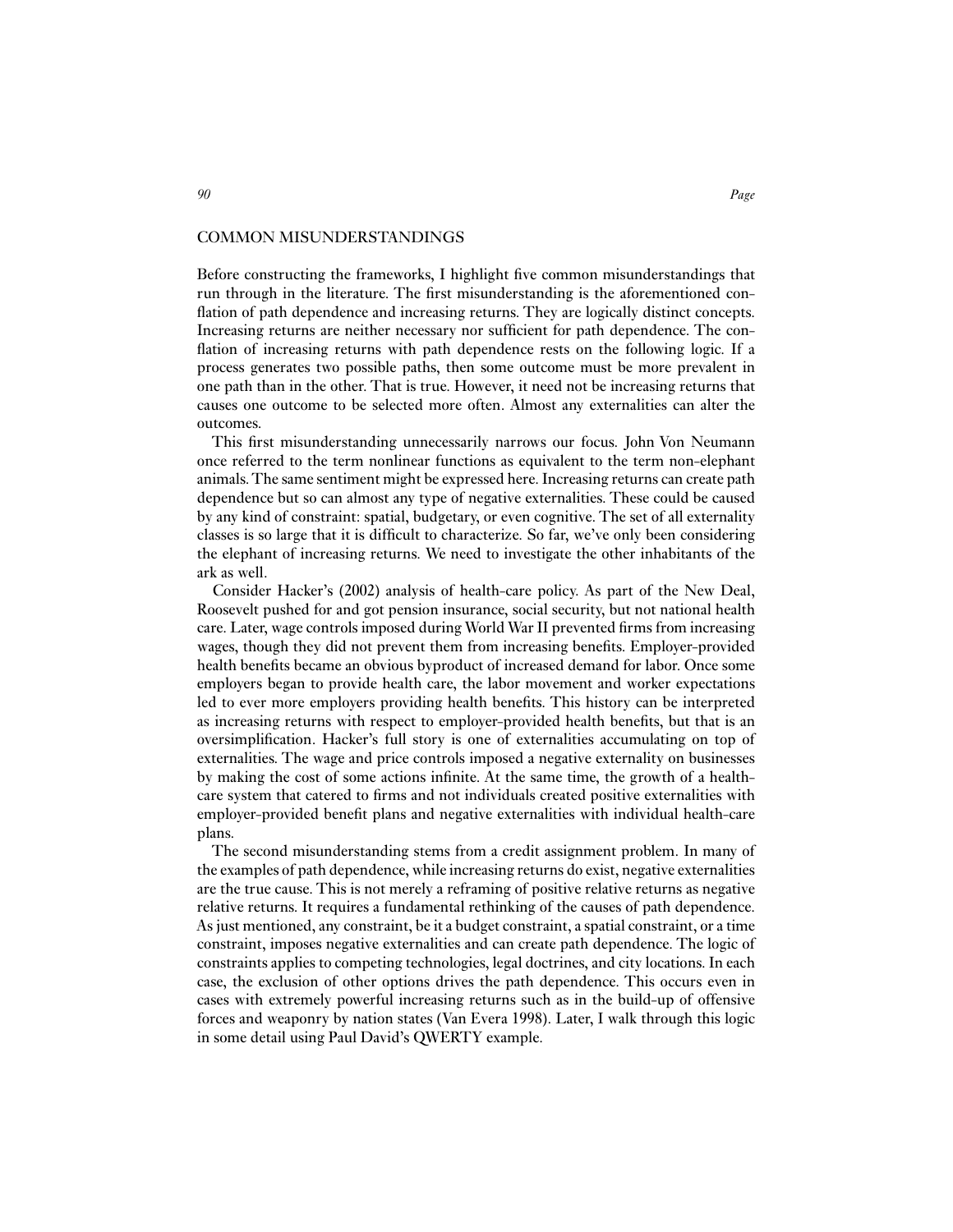The third misunderstanding stems from the use of the Polya Process (which I formally define later in this essay) as the canonical example of path dependence.<sup>2</sup> As I show, outcomes in the the Polya Process do not depend on the order of past events. They only depend on the distribution over those events. Put in the formal language of this paper: the Polya Process is *phat*-dependent but not *path*-dependent. In a phat-dependent process, the order of events does not matter. Imagine if we were to read the pages of Washington's biography in random order, would the explanation for why he freed his slaves at the end of his life be just as coherent? I doubt it. My limited reading of history suggests that, while historians do not believe that all history is relevant, they often mean much more than phat dependence. They seem to care a great deal about the sequencing of events.

The fourth misunderstanding results from a failure to distinguish between outcomes that are path-dependent and path-dependent equilibria. If this period's outcome depends on the past, that does not imply that the long-run equilibrium does. When scholars refer to history mattering, they typically do not mean that it matters only for singular events. They mean that the course of the future has changed. And yet, evidence that what happened in one period depended on what happened earlier is not sufficient to make such claims. A system can exhibit outcome path dependence yet still have a unique equilibrium, as I show in the Balancing Process.

The final misunderstanding conflates *early path dependence* and *sensitivity to initial conditions*. Sensitivity to initial conditions, a term borrowed from chaos theory, refers to deterministic dynamic systems in which the trajectory or the equilibrium depends sensitively on the initial point of the system. Extreme sensitivity to initial conditions implies minor initial changes have enormous implications. Extreme sensitivity to initial conditions can be defined in deterministic systems. In the simplest examples, a single function  $f$  is recursively applied to an outcome, and small differences get magnified with each iteration. In contrast, early path dependence describes processes in which early random outcomes shape the probability distribution over future histories. They do not determine it. They shape it. For example, in the evolution of common law, the doctrine of *stare decisis et non quieta movere*, states that past decisions should stand, but this is not a hard-and-fast rule (Hathaway 2001). Decisions can, and do, get overturned as can the logic that underpins them. The doctrine of *stare decisis* implies that weight be placed on the early history of outcomes but it does not imply sensitivity to initial conditions. The future is not deterministic, but stochastic and biased toward early decisions. The process exhibits early path dependence and not extreme sensitivity to initial conditions.

# DYNAMIC PROCESSES

A goal of this essay is to construct precise definitions of the various types of path dependence. With that in mind, I now introduce formal language and definitions. I begin with a general description of a dynamic process that produces *outcomes* at discrete time

See Pierson (2004) and Arthur (1994).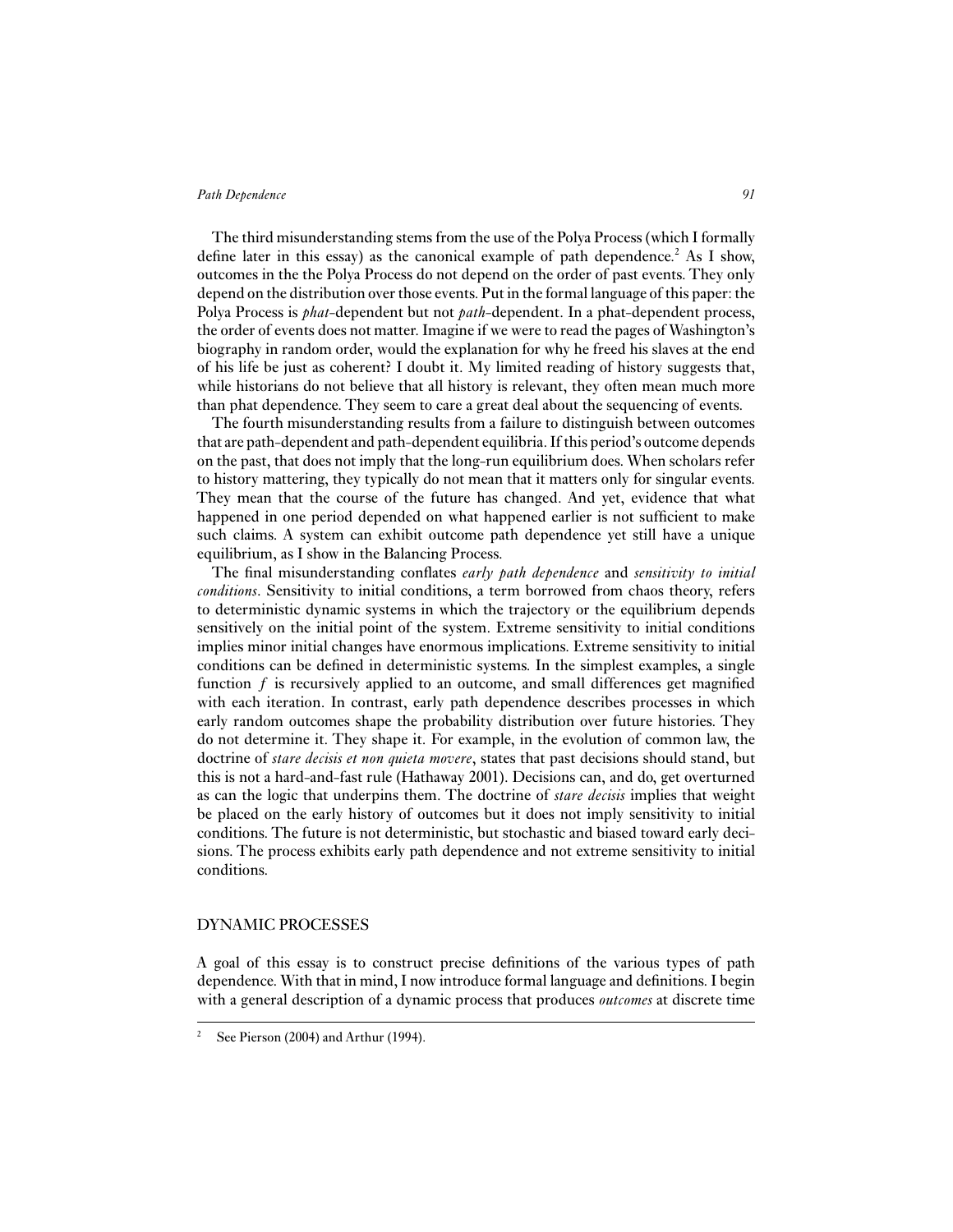intervals indexed by the integers,  $t = 1, 2, \ldots$ <sup>3</sup> I denote the outcome at time t as  $x_t$ . In a more general model, in addition to the outcome there may also be other information, opportunities, or events that arise in a given time period. These can be described as the *environment at time* t. This contains exogenous factors that influence outcomes. A *history at time*  $T$ ,  $h_T$  is the combination of all outcomes  $x_t$  up through time  $T - 1$  and all other factors, the  $y_t$ , up through time T. In the ball and urn models that I describe in the next section, there will be no  $y_t$  terms, so the history consists only of past outcomes.

A dynamic process also has an *outcome function* G that maps the current history into the next outcome. The outcome generated by a dynamic process can then be written as follows:

$$
x_{t+1}=G_t(h_t)
$$

The outcome function can change over time so it is indexed by t. The function  $G_t$  is not necessarily deterministic. It can also generate a probability distribution over outcomes. This will be the case in many of the examples that I consider. History dependence need not imply deterministic dependence. It need only imply a shift in the probabilities of outcomes as a function of the past.

This stark framework enables me to distinguish between two important ways that history can matter. History can matter in determining the outcome at time  $t$ ,  $x_t$ . I call this *outcome dependence*.

*A process is* **outcome-dependent** *if the outcome in a period depends on past outcomes or upon the time period.*

History can also matter for the limiting distribution over outcomes. I call this *equilibrium dependence*. 4

# *A process is* **equilibrium-dependent** *if the long-run distribution over outcomes depends on past outcomes.*

Throughout this paper, I adopt an expansive notion of equilibrium, that of convergence of the long-run distribution of outcomes. Alternatively, I might have required that the outcome functions  $G_t$  converge in each period to a common distribution over outcomes. Were I to do that, I would rule out processes that converge to equilibrium cycles or patterns.

Note that equilibrium dependence implies outcome dependence. If the equilibrium distribution over outcomes depends on the past, then so must the outcomes in individual time periods. If history determines which technology will be used in the long run, then it must also determine which technology is selected in some of the periods that make up the long run. As I mentioned earlier when discussing common misunderstandings,

Notice that this is a discrete time process. I could also write the process as occurring in continuous time. Discrete time processes are far easier to analyze.

<sup>4</sup> Of course, a process need not attain an equilibrium distribution over outcomes, but for the purposes of this essay I restrict attention to that case with one exception.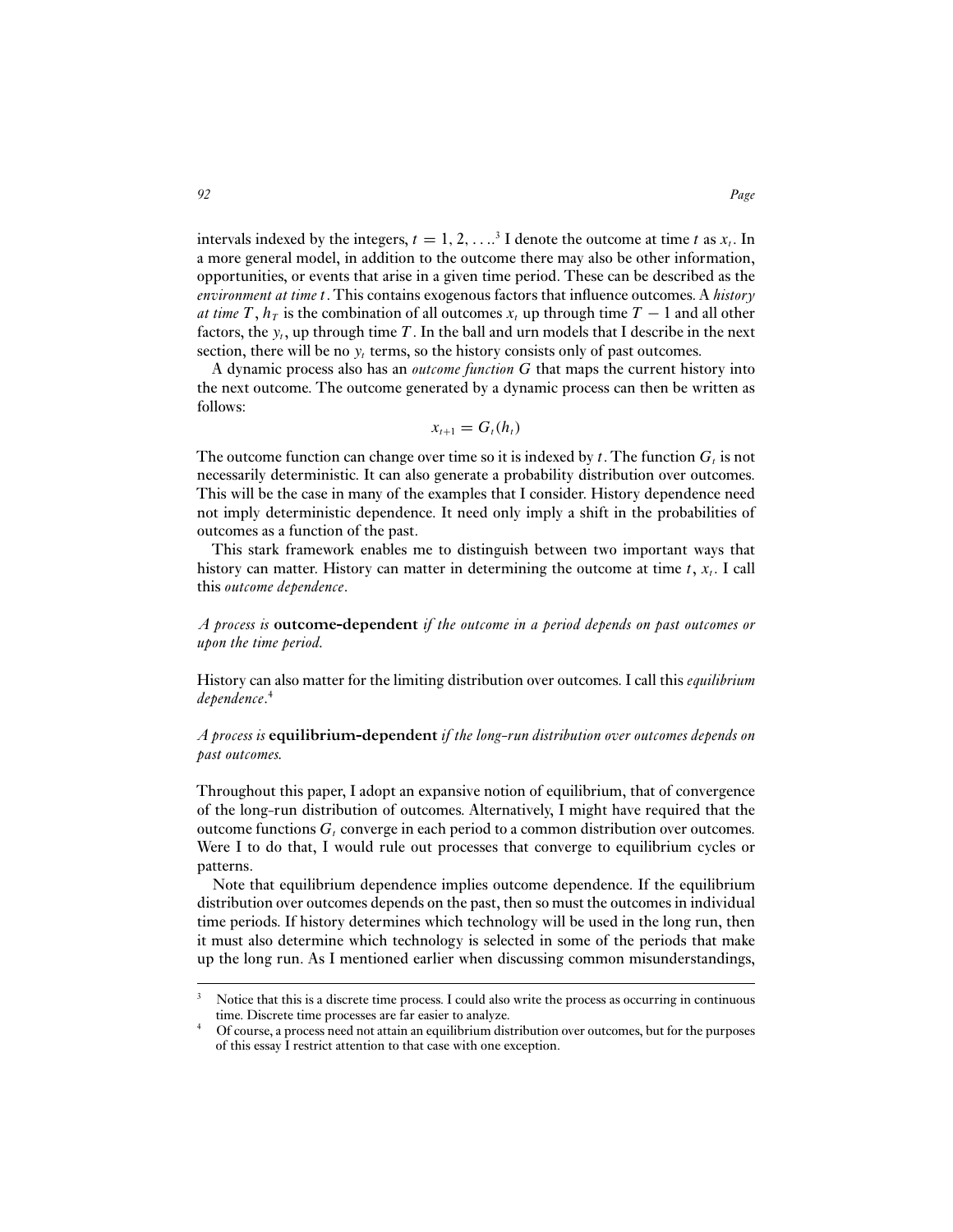the causality does not go in the other direction. History can matter for outcomes but not for equilibria.

Some examples help clarify this distinction between outcome and equilibrium dependence. Ferejohn (1991) describes historical forces and their impact on electoral competition in Early Stuart England. At that time, people, okay men, alternated holding elected office. No meaningful competition existed. Outcomes were history-dependent: the person elected in any one period depended on who had previously held the seat. However, the equilibrium distribution of who held the seat did not depend on history. Each eligible person held the seat roughly an equal number of times.

To give a more weighty example, the term "manifest destiny" introduced by US politicians in the 1840s implied an unstoppable process of continental expansion. Let us suppose that there was such a thing as manifest destiny. If we think through the counterfactual, at any moment in time, we might have expected the direction and extent of Western expansion to depend on the path taken.Whether farmers, ranchers, gold rushers, or trappers led the way would have determined whether the Northern or Southern part of the continent developed first. Thus, the process of Western expansion generated history-dependent outcomes: which regions gained population in 1852 depended on where people moved in 1849, 1850, and 1851. However, the eventual outcome – Western expansion – may not have depended on history. With or without the gold strike near Sutter's Mill, people would have eventually moved from Ohio to California.

That is not to say that equilibrium dependence cannot exist, and if we take Pierson's (2004) examples at face value, we cannot help but believe that it does. For example, his analysis of the creeping accumulation of judicial power suggests that what happens now *and* what happens in the long run are dependent on what happened in the past. But we have to be careful in defining what we mean by the long run. In general, temporary shifts in the balance of power between the branches of a government need not imply path-dependent equilibria. It may be that institutional safeguards maintain a balance of power between the branches of government. If so, specific outcomes and short-term trends may depend on the past but the long-run equilibrium need not. We see this explicitly in the Balancing Process that I describe in the next section.

#### THE BALL AND URN MODELS

To describe the specific ways that history can matter either for outcomes or for equilibria, I construct examples using simple ball and urn models. These models generalize the familiar Polya Process and prove incredibly flexible. It is relatively easy to construct a ball and urn example for each of the many definitions I present.

These models consist of a collection of various colored balls placed in an urn. In each period, a ball is selected from the urn and, depending on the color of the ball selected, other balls may be added or removed from the urn. The selection of the ball plays the role of the *outcome function*. Because the ball is selected randomly, the probability of an outcome depends on the composition of the urn: how many balls of each color it contains.

In almost all of the examples that follow, I assume two colors of balls: maroon, which I denote by  $M$ , and brown, which I denote by  $B$ . To provide some real-world context,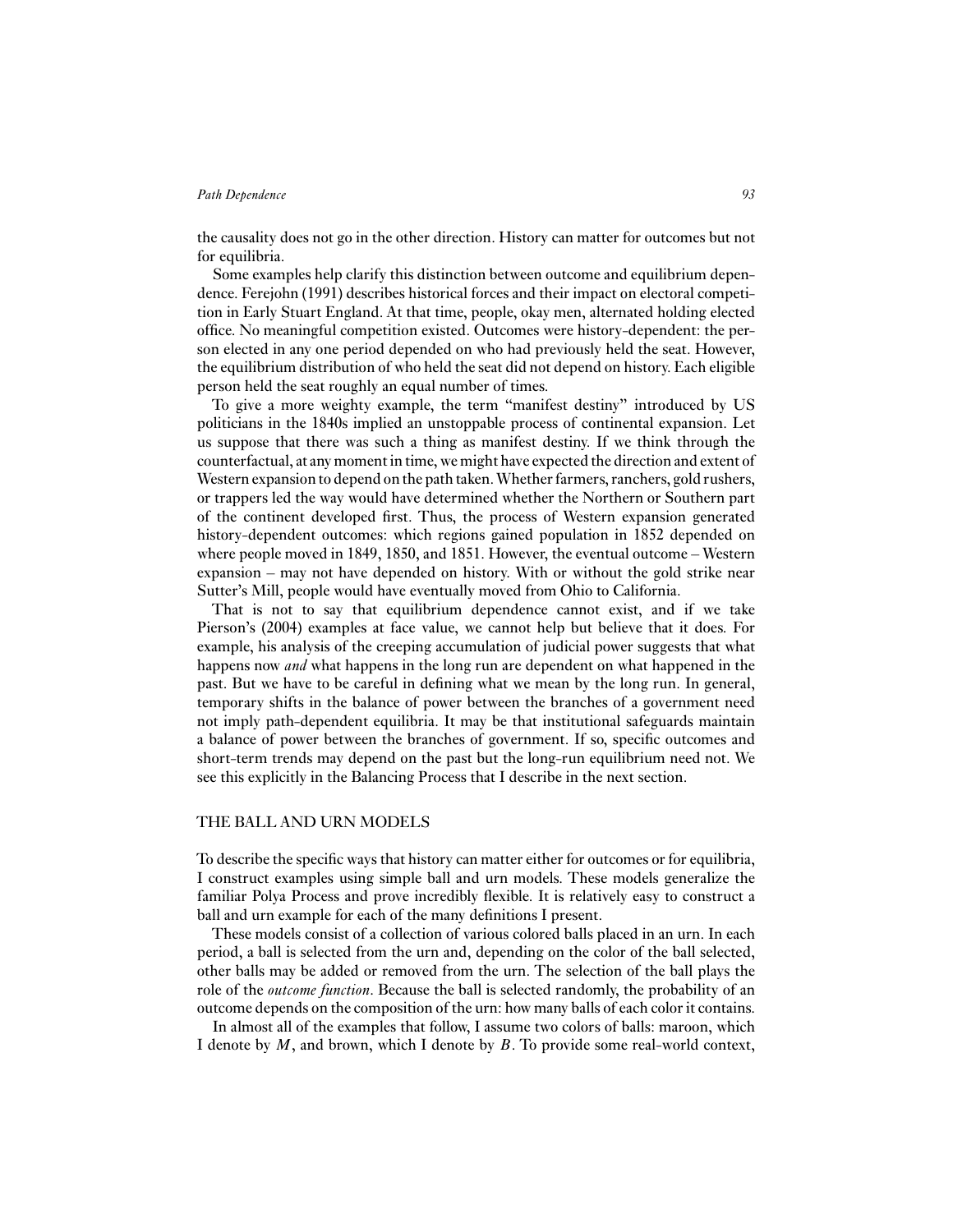rather than think of balls of various colors being drawn from an urn, you can think of a society adding new institutions. These institutions can be either market-based (M) or bureaucratic  $(B)$ . Colors and institutional choices can be used interchangeably. An outcome  $M$  can be thought of as a maroon outcome or as a market outcome. Given this setup, a history of outcomes can be written as a sequence of  $M$ 's and  $B$ 's. I first describe processes in which outcomes do not depend on time or on these histories of outcomes. Such processes are called *independent*.

*A process is* **independent** *if the outcome in any period does not depend upon past outcomes or upon the time period. An independent process can be written as follows:*

$$
x_{t+1}=G(\cdot)
$$

My first example is called a Bernoulli Process. In a Bernoulli Process, no new balls are ever added to the urn, so the probabilities of selecting a maroon or brown ball never change.

**Example 1** A Bernoulli Process The urn contains M maroon balls and B brown balls. Each period a ball is chosen randomly and then put back in the urn.The probability of drawing a maroon ball equals  $\frac{M}{(M+B)}$  and the probability of drawing a brown ball equals  $\frac{B}{(M+B)}$  in every period.

Many canonical random processes are assumed to be independent: the outcome of a coin flip or the roll of a die, or the sex of a child.<sup>5</sup> Examples of independent processes from the political and economic world are harder to come by, as we typically think that the past matters in some way.

A process that is not independent can be *history-dependent*: the current outcome or both the current outcome and the equilibrium distribution over outcomes could depend on the past history of outcomes. In either case, there remains the question of how much and to what extent history matters for outcomes and equilibria. I distinguish among three types of history dependence: *state dependence*, *phat dependence*, and *path dependence*.These types can be thought of as levels of history dependence with state-dependent processes being the least and path-dependent processes being the most history-dependent.

In some cases, it is possible to partition the space of all histories into a finite number of sets:  $\{s_1, \ldots, s_N\}$  such that the outcome function at each moment in time depends only on the set to which the current history belongs. These sets are then called *states*. In the ball and urn models, the number of maroon and brown balls contained in the urn can represent the state of the process, but only if the number of possible combinations of balls is finite. If there can be infinitely many balls in the urn, then there is no state, per se.

Suppose, for example, that two political parties alternate top position on the ballot from election to election and that the outcome in period  $t$  is the party named on the

 $5$  Given the human tendency to predict and recognize patterns in random sequences, people often see path dependency when none exists (Gilovich, Vallone, and Tversky 1985).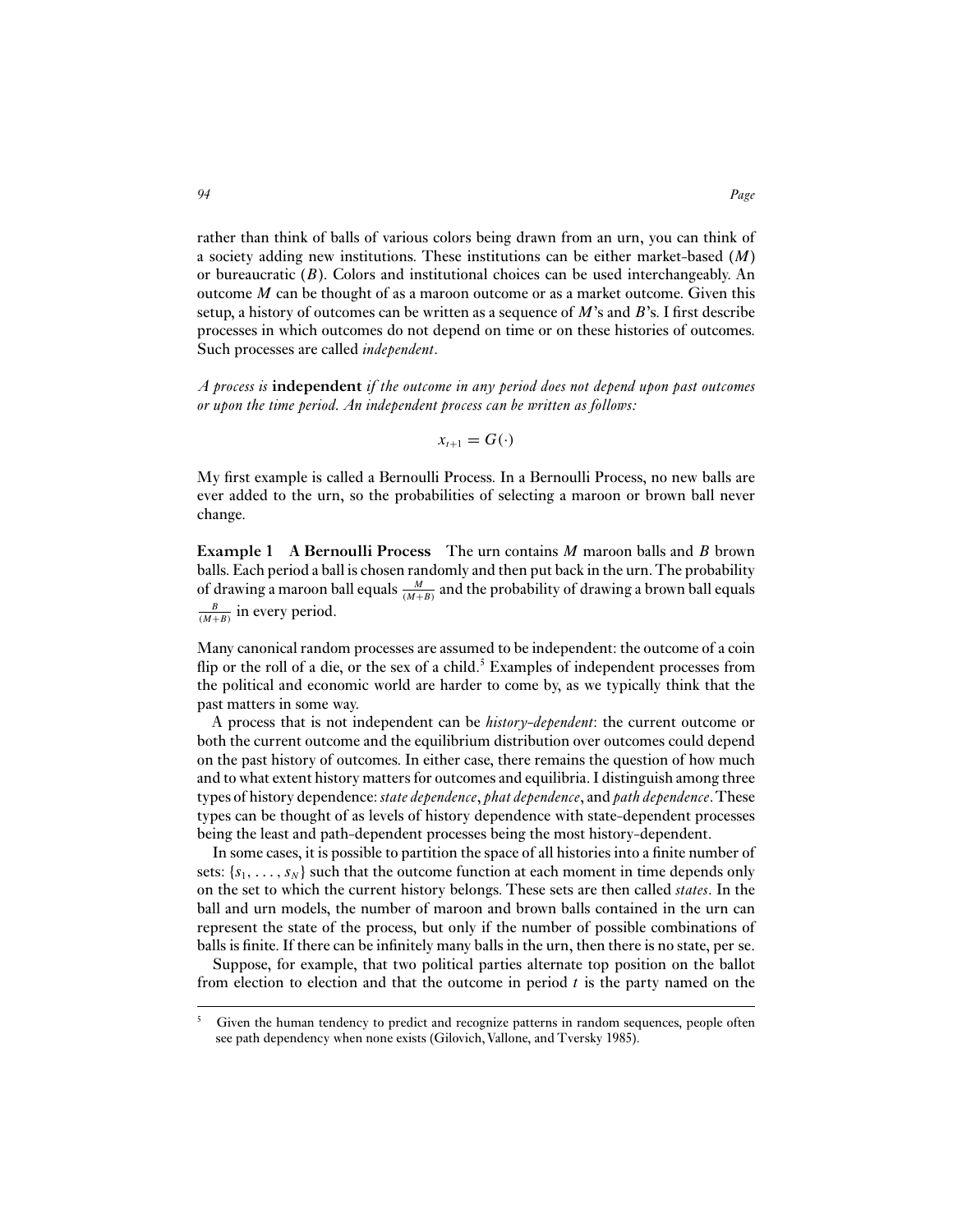top of the ballot. To know the outcome at time  $t + 1$ , we need only know the outcome at time  $t$ . All histories can be partitioned into two states: those in which the first party was last at the top of the ballot and those in which the second party was at the top of the ballot. To give another example, suppose that the Federal Reserve Board used a fixed rule for setting the prime rate (as some fear and some hope) and that this rule depended only on the current inflation rate. If so, the prime rate (the outcome) would depend on history only in so far as the current inflation rate depended on history. History matters, but any two histories that result in the same inflation rate (the same state) are equivalent with respect to outcomes.

Given that there exist only a finite number of states, it is possible to write a mapping from each history into one of these  $N$  states. All that remains is to describe how the states change over time. This is determined by a *state transition rule*, T , that maps the current state  $s_t$  and (possibly) the current outcome  $x_t$ , into the next period's state. This can be written as  $s_{t+1} = T(s_t, x_t)$ . The state transition rule can be random or deterministic, but it cannot depend on the entire history. It can only depend on the finite states.

*A process is* **state-dependent***, if the outcome in any period period depends only upon the state of the process at that time. A state-dependent process can be written as follows:*

$$
x_{t+1} = G(s_t) \quad \text{where} \quad s_{t+1} = T(s_t, x_t)
$$

Since the outcome only depends on the state, this implies that  $G_t = G$  for all time periods t. Such processes are commonly called *Markov Processes.* I refer to them here as state-dependent processes to highlight their differences from phat-dependent and pathdependent processes. For obvious reasons, these processes generate history-dependent outcomes. The history determines the state and the state in turn determines the distribution over outcomes.

I now add two further restrictions. A state-dependent process is said to be *stationary* if the state transition rule  $T$  is the same in every time period. A state-dependent process is said to be *ergodic* if through some series of states it is possible to get from any one state to any other. I now state one of the most important, and I dare say neglected, theorems in historical analysis, the Ergodic Theorem.

**The Ergodic Theorem** *A stationary, ergodic, state-dependent process generates a unique equilibrium distribution over outcomes.*

The Ergodic Theorem raises the bar quite high for anyone who wants to claim that history matters in the long run. The theorem says that (i) if it is possible to define a finite set of relevant states that determine the next outcome, (ii) if the mapping from states to states as a function of outcomes does not change, and (iii) if it is possible (no matter how unlikely) to get from any state to any other, then the process converges to a unique distribution over outcomes. That equilibrium, being the only one, is also stable.<sup>6</sup>

 $6$  The phrase "E.T. phone home" can be a helpful reminder here. The Ergodic Theorem (E.T.) states that the distribution is called to a single place (home).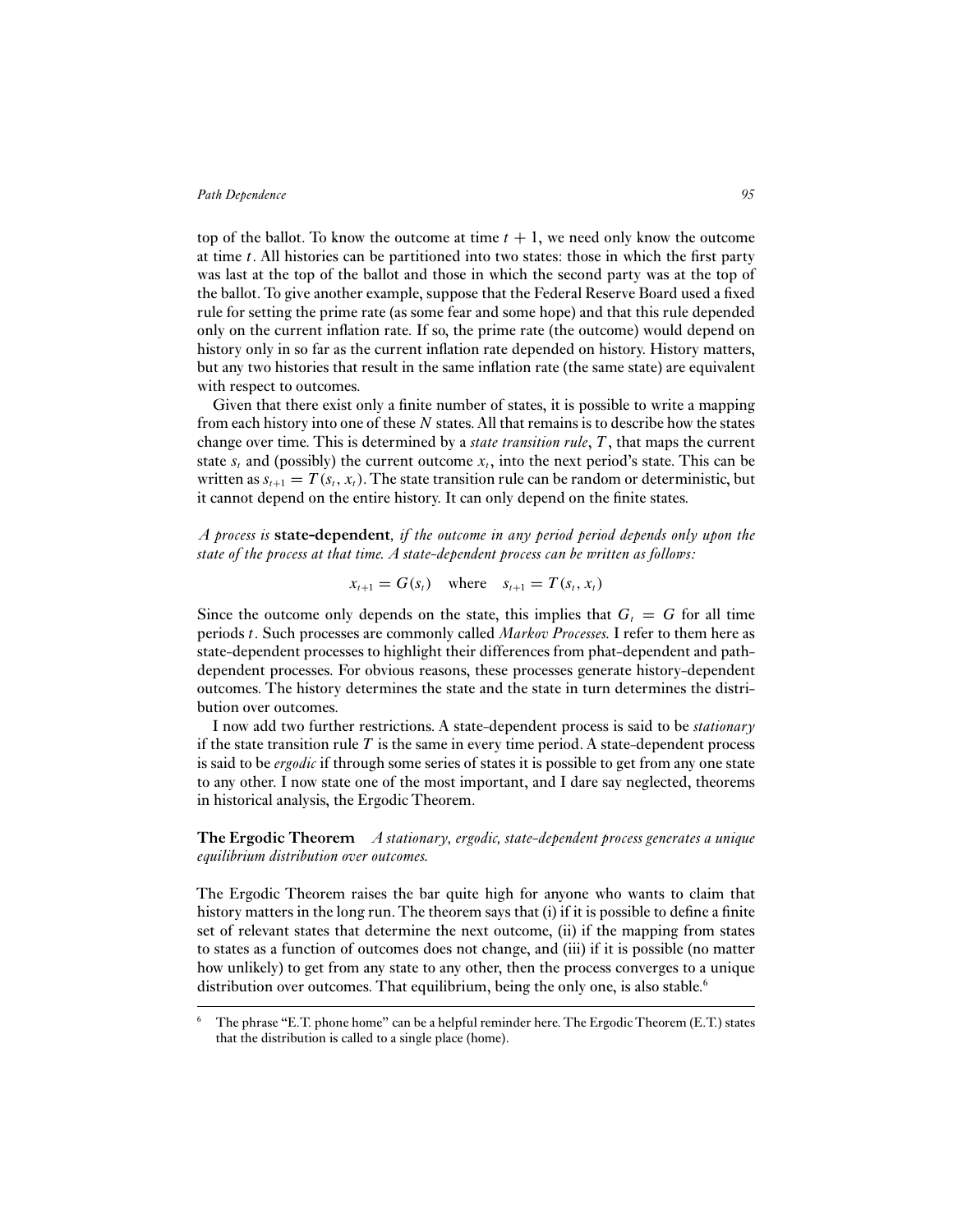The Ergodic Theorem does not deny outcome dependence. In fact, only the most trivial state-dependent processes do not exhibit outcome dependence. It says that if we were to run a process many times, and if each time we were to bin the outcomes and create a distribution, we would find that the distributions were all the same. In the long run, the history of outcomes would not have mattered. This leads to my second observation, which is a restatement, albeit an important one, of the Ergodic Theorem.

# **Observation 1** *Equilibrium dependence requires a changing process, a bigspace, or divergent paths.*

This observation can be restated more formally. To have multiple equilibria, one of the four core assumptions of the ErgodicTheorem must be violated: (i) the outcome function must change over time, or (ii) the transition function between states must change over time, or (iii) the number of states must not be finite, or (iv) getting from some states to some other states must be impossible via any sequence of states. To assume the first is to say that the world changes over time. If it changed as a function of an outcome, then this would, in effect, assume path dependence. That's perfectly admissible. One interpretation of the concept of *lever points* is that they are moments in time in which an outcome changes the course of history, and in doing so changes the outcome function. If that happens, then certainly history would matter.

A process might well violate stationarity. If the state represented a voter's political ideology: conservative, liberal, or independent, the transition probabilities between ideologies could be a function of the ideologies of other voters. If so, the transition probabilities would change over time and multiple equilibria could be sustained (Page 2006). It is also possible to violate the assumption of a finite number of states, but more relevantly, sometimes the set of states can be so large that the time to get to the equilibrium may be so long that it becomes a meaningless prediction. Finally, a system can violate ergodicity. Sometimes, two roads really do diverge in a yellow wood, and when we take one we cannot go back and take the other just as fair.7 Making the case that a process is not ergodic is not as easy as it sounds. It has to be shown that some state can never be reached by *any path* from some other state.

I now turn to formal definitions of path and phat dependence. If the history of outcomes matters, but not the order in which they occurred, I define the process as *phat-dependent*. I chose the word phat for two reasons beyond the obvious desire to establish my hip-hop bona-fides. Phat is not only an acronym for Pretty Hot And Tempting (which assuredly the concept of phat dependence is) but also an anagram for path. As such, the word phat reminds us that the order does not matter, even though the outcomes do. Phat also sounds like "fat" which is a synonym for "thick." This serves to remind us that logically consistent historical narratives, unlike the casual, potted histories that I present here, require thick description.

<sup>&</sup>lt;sup>7</sup> If Frost had been more mathematically inclined, rather than writing, "Yet knowing how way leads on to way, I doubted if I should ever come back," he may have written "Yet knowing the paths were not ergodic, I knew that I should never come back."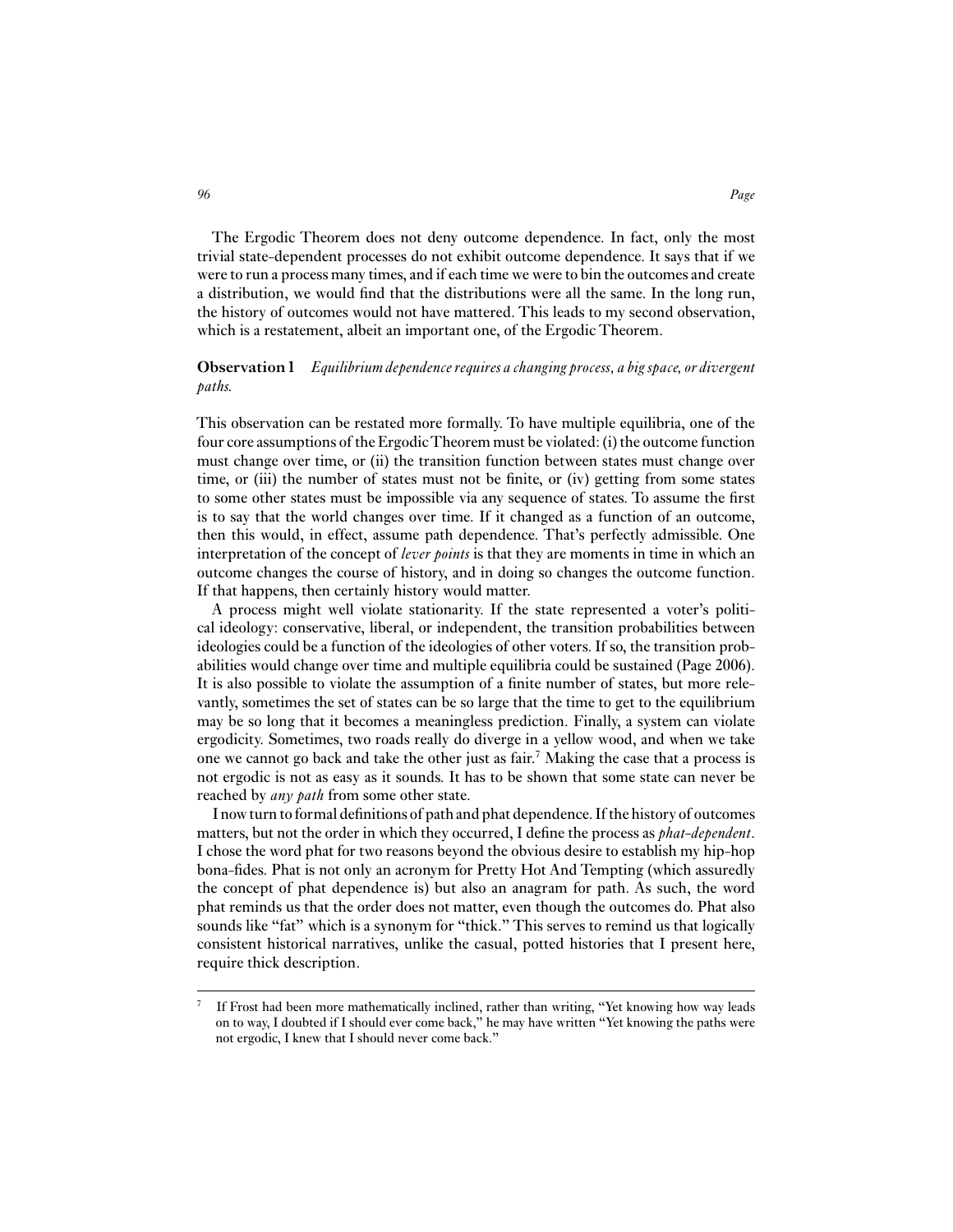*A process is* **phat-dependent** *if the outcome in any period depends on the set of outcomes and opportunities that arose in a history but not upon their order. A phat-dependent process can be written as follows:*

$$
x_{t+1}=G_t(\lbrace h_t \rbrace)
$$

Where  $\{h_t\}$  denotes the set of outcomes up to time t.

If the order of the history of outcomes also matters, I define the process as *path dependence*. The definition of path dependence looks almost identical to that of phat-dependence. The lone difference is that for a path-dependent process the outcome function depends on the vector of history  $h_t$ . Changing the order of  $x_1$  and  $x_2$  could change the outcome produced by  $G_t$ .

*A process is* **path-dependent** *if the outcome in any period depends on history and can depend on their order. A path-dependent process can be written as follows:*

 $x_{t+1} = G_t(h_t)$ 

To put this in the context of the ball and urn models, the *path* is the ordered set of all previous outcomes. The paths  $MBM$ ,  $BM$ , and  $MMB$  create the same set of outcomes, namely  $\{M, M, B\}$ . If only this set matters, and not the order in which the outcomes arose, the process is *phat dependence*. For example, jurors voting on a defendant's guilt or innocence often sequentially reveal their opinions. A juror's opinion might change in response to the expressed opinions of others. If each juror considered only the number of previous jurors voting guilty and innocent when making his or her own opinion known, the process would be phat-dependent. But if each juror also took into account the order in which the other opinions were voiced, the process would be path-dependent. Testing for phat dependence requires a different econometric model than testing for path dependence, a point I return to later.<sup>8</sup>

In contrast, the distinction between state dependence and phat and path dependence is blurrier. Any history of past outcomes could be written as a state, but in some cases the set of possible states would be enormous. This means that we can transform any process, be it path- or phat-dependent, into a state-dependent process.<sup>9</sup> This would seem to imply that all processes are state-dependent, and in some trivial sense they are. However, in many cases, the number of histories and sets of histories would get larger each period. Here, I assume that the set of states is finite and fixed. This assumption precludes me from reinterpreting paths and sets of paths as states.

My next example is the famous Polya Process. In the Polya Process, the urn initially contains one brown and one maroon ball. In each period, a ball is selected and returned to the urn, and another ball is added to the urn of the same color as the selected ball. At least metaphorically, this process is thought to capture the phenomenon of increasing returns that Arthur (1994), David (1985), Pierson (2004) and others describe. The more

I thank John Jackson and Ken Kollman for this observation.

This is trivially accomplished. Define the state to be the past history of outcomes.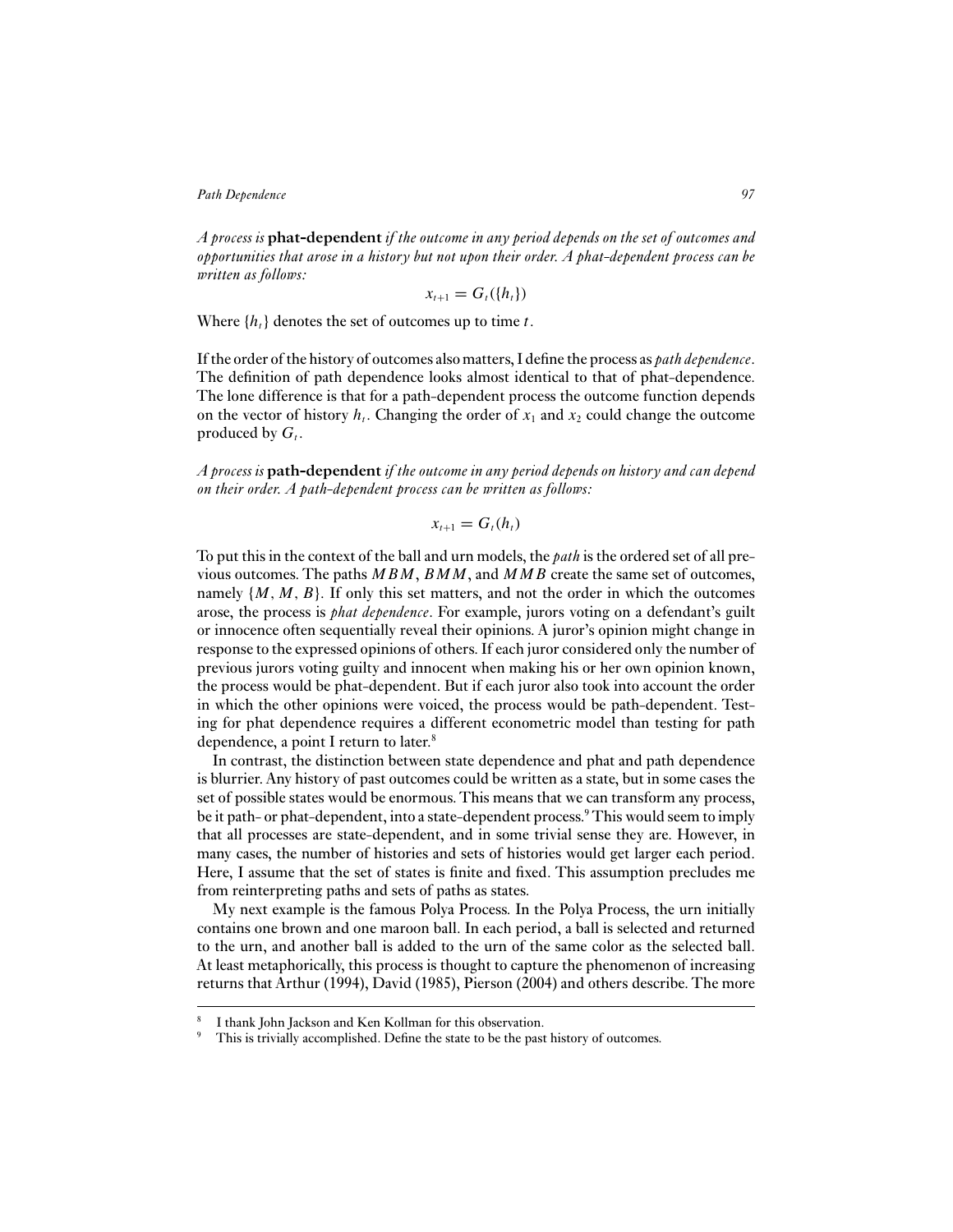often that market solutions (maroon balls) are chosen, the more likely that they will be chosen in the future.

**Example 2** The Polya Process Initially,  $M = B = 1$ . In any period, if a brown (resp. a maroon) ball is selected then it is put back in the urn together with an additional ball of the same color.

The Polya Process is equilibrium-dependent. Not only can the process converge to more than one ratio of maroon and brown balls, it can converge to *any* ratio of maroon and brown balls. Depending upon the history of outcomes the urn could eventually contain 80% maroon balls and 20% brown balls, or it could contain 63% maroon balls and 37% brown balls. At some point, the urn contains enough balls that the ratio converges, and balls continue to be selected in those proportions.<sup>10</sup> Thus, the Polya Process is equilibrium-dependent and also outcome-dependent.

The Polya Process is not, however, path-dependent, but it is phat-dependent. The outcome at time t only depends on the set of past outcomes, not on their order. In period five, if there are three additional maroon balls in the urn and one additional brown ball, the outcome is the same regardless of the order in which those balls were selected. It does not matter whether the three maroon balls were chosen first and then one brown ball or whether the one brown ball was chosen and then three maroon balls.<sup>11</sup>

#### **Observation 2** *The Polya Process is phat-dependent.*

The fact that the Polya Process is only phat-dependent does not imply that the realworld situations it has been used to describe are only phat-dependent as well. Nor is phat dependence only a peculiarity of the Polya Process. Social scientists often assume phat dependence in analyzing outcomes. In calculating the ideologies of congresspeople, the order of the votes within a congress is not considered, just the votes themselves.<sup>12</sup> A model that uses ideology to predict an outcome – in this instance, a current vote – implicitly assumes only phat dependence. In predicting the number of votes that a congressperson, let's say my congressperson, John Dingell, will receive in his next congressional race, we might regress an equation based on a host of variables: his ideology, his reputation, his positions on the issues, his opponent, his supporters and his opponent's supporters, the amount of money he and his opponent have, and characteristics of his district. If this regression equation does not include any time lags it captures only phat dependence.

<sup>&</sup>lt;sup>10</sup> The Polya Process has many interesting features that lie beyond the scope of this analysis. See Arthur (1994).

<sup>&</sup>lt;sup>11</sup> In addition, both of these paths are equally likely. This is easily shown. The probability of the first path is  $(1/2)*(2/3)*(3/4)*(1/5)$ . The probability of the second path is  $(1/2)*(1/3)*(2/4)*(3/5)$ . This holds in general. For any distribution of balls, any history consistent with that history is equally likely. This means that the set does not tell us much about the past.

<sup>&</sup>lt;sup>12</sup> Note: If the number of ideologies were finite, then this would be a state-dependent process.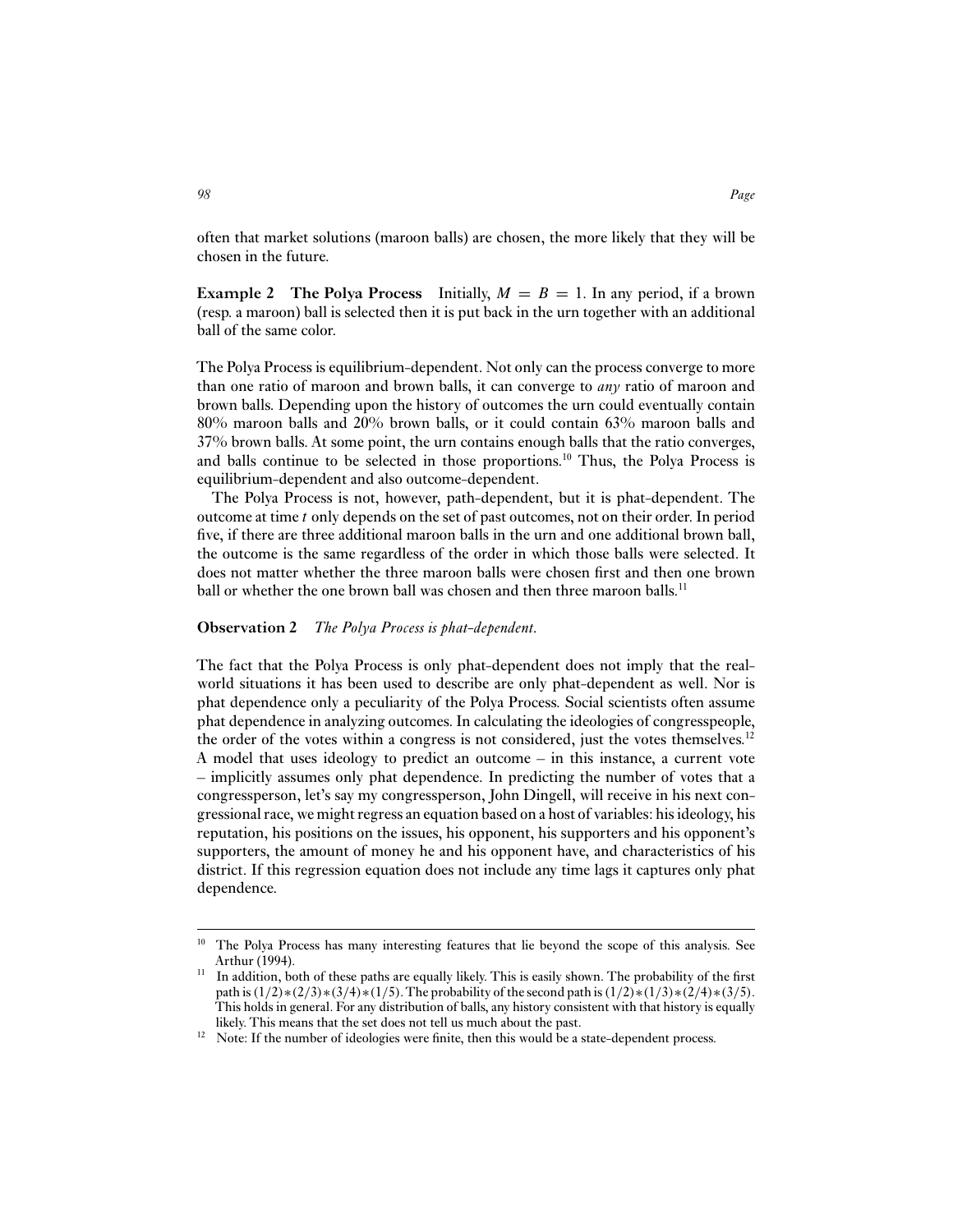An obvious question to ask is whether every phat-dependent process is equilibrium phat-dependent or whether it might be only outcome phat-dependent. My next example, the Balancing Process, exhibits only outcome phat-dependence: it is has a unique equilibrium distribution.

In the Balancing Process, the probability of selecting a ball of a given color again depends on the colors of the previous balls chosen, but in this case the feedbacks are negative. Instead of inserting a ball that is the same color as the ball that was drawn, as in the Polya Process, now a ball of the *opposite* color is added to the urn. As more maroon balls are chosen brown balls become more prevalent in the urn and become more likely to be chosen.

**Example 3** The Balancing Process Initially  $M = B = 1$ . In any period, if a brown (resp. a maroon) ball is selected then it is put back in the urn together with an additional ball of the opposite color.

To see why the Balancing Process cannot generate multiple equilibria, suppose that the process converged to something other than an equal number of maroon and brown balls. Imagine an urn with a large number of balls, 60% of which are maroon and 40% of which are brown. From that point onward, maroon balls would be more likely to be selected. Selecting these maroon balls would add brown balls to the urn, increasing the proportion of brown balls above 40%.

I previously discussed the balance of powers in a government, but balancing occurs in other contexts as well. If one political constituency prefers market solutions and another prefers bureaucratic solutions, then successes by one constituency may result in the mustering of greater political forces by the other: The addition of another market-based institution may create more pressure for future bureaucratic solutions. A concern for fairness might also create balancing forces. Rotation schemes (Kollman 2003) in the European Union are an extreme example of balancing, but more subtle balancing may occur in the selection of locations for such things as political conventions, the World Cup, or the summer and winter Olympics.<sup>13</sup>

As I discussed earlier, much of the literature on path dependence emphasizes increasing returns. The informal definition of increasing returns goes as follows: the more an outcome occurs, the higher the relative return to that outcome, and therefore, the more likely it occurs in the future. Increasing returns within the class of urn processes is a simpler concept. It leaves out the middle step in the causal chain. I present here a precise definition of increasing returns in the class of urn models.

*A dynamic process generates* **increasing returns** *if an outcome of any type in period* t *increases the probability of generating that outcome in the next period.*

Given this definition, the Polya Process satisfies increasing returns. It is thus possible for an urn process to exhibit increasing returns and to generate multiple equilibria.That does

<sup>&</sup>lt;sup>13</sup> I thank participants at the NSF-sponsored EITM at the University of Michigan for these examples.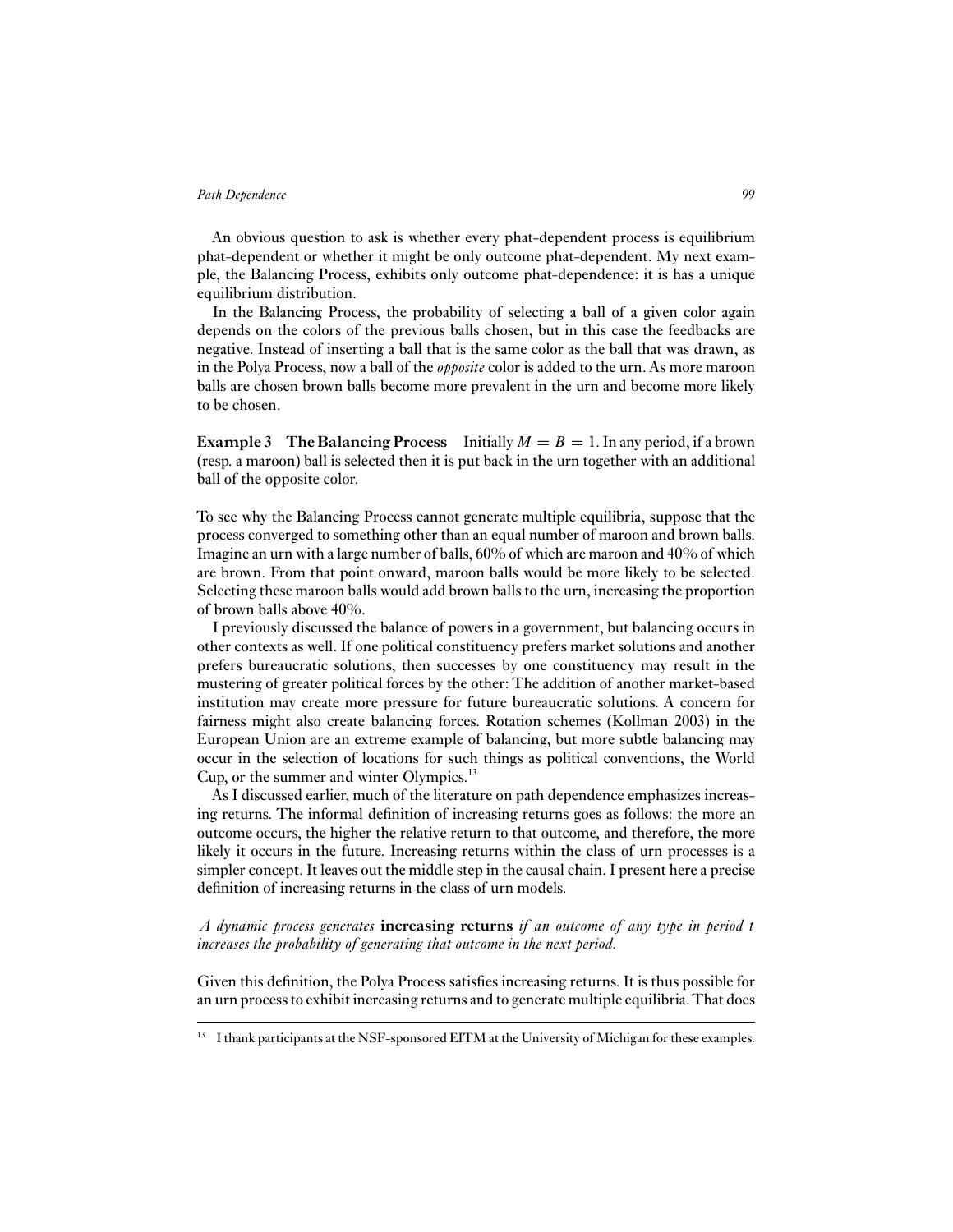not mean that all processes with increasing returns generate multiple equilibria, nor does it imply that all process that generate multiple equilibria satisfy increasing returns. In fact, no logical implication exists in either direction, as I show in the next two examples. The first example relies on red  $(R)$  and green  $(G)$  balls as well as maroon and brown balls. I call it the Balancing Polya Process. It is a combination of the Balancing Process and the Polya Process.

**Example 4** The Balancing Polya Process Initially,  $M = B = R = G = 1$ . In each period, the ball selected is returned to the urn. In addition, if a red ball is selected, a maroon ball is added to the urn. If a maroon ball is selected, a red ball is added to the urn. If a green ball is selected, a brown ball is added to the urn. And if a brown ball is selected, a green ball is added to the urn.

The rules for adding balls in the Balancing Polya Process can be written as follows:

Pick  $R \rightarrow$  Add M Pick  $M \rightarrow$  Add R Pick  $G \rightarrow \text{Add } B$ Pick  $B \rightarrow$  Add G

To show that this process exhibits equilibrium phat-dependence, paint the red balls maroon and the green balls brown. Doing so creates the Polya Process which, as we know, is equilibrium phat-dependent. It is also easy to show that the Balancing Polya Process does not satisfy increasing returns. In any given period, choosing any color ball decreases the probability of picking that ball in the next period. Thus, increasing returns are not necessary for equilibrium dependence.14

The Balancing Polya Process also provides a hint as to how complementarities between outcomes – red outcomes creating an environment favorable for maroon outcomes in the future – can generate equilibrium dependence. Many scholars, e.g. Ikenberry (2001), North (1990), and Pierson (2004), argue that there exist strong complementarities between institutions. The Balancing Polya Process provides some intuition for how those complementarities, and not increasing returns per se, can generate equilibrium dependence.

My next example proves a lack of sufficiency of increasing returns for path dependence. It exhibits increasing returns for both maroon and brown balls but does not generate pathor even phat-dependent equilibria. I call this the Biased Polya Process, as the brown balls have an advantage.

<sup>&</sup>lt;sup>14</sup> The Balancing Polya Process is not the only example that demonstrates a lack of necessity. Another example is the *Locked-out Process*, which is defined as follows. Initially,  $M = B = 10$ . In the first 19 periods, a ball is selected and removed from the urn. In subsequent periods, the one remaining ball is repeatedly selected and returned to the urn. The Locked-out Process exhibits equilibrium dependence. It converges to one of two equilibria. Eventually, either all brown or all maroon balls are selected.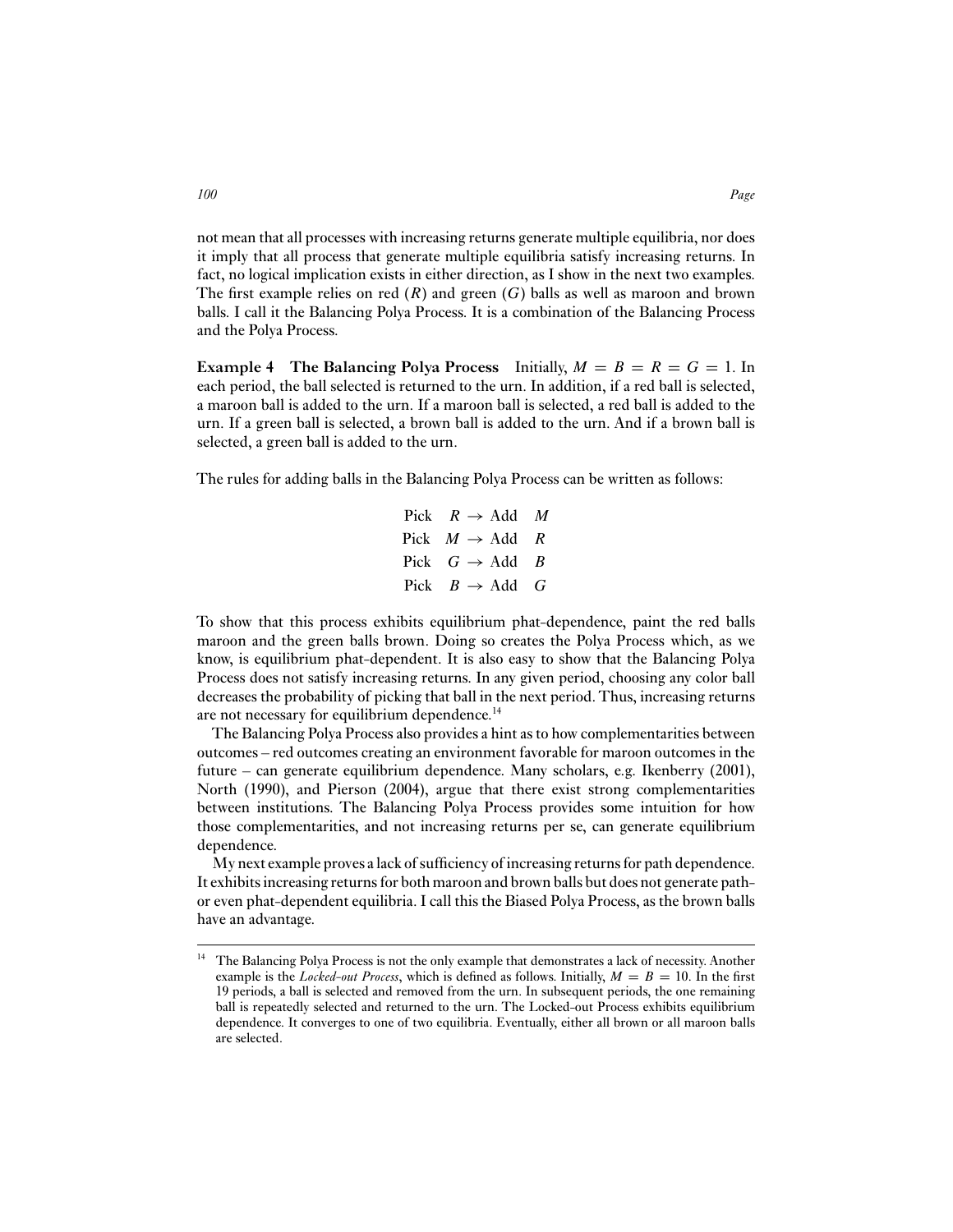**Example 5 The Biased Polya Process** Initially,  $M = 1$  and  $B = 2$ . In each period a ball is selected. If a maroon ball is selected, it is put back in the urn together with another maroon ball and another brown ball. If a brown ball is selected in period  $t$ , it is put back in the urn together with 2t additional brown balls.

With probability one, eventually a brown ball is selected. Once that brown ball is selected, the probability that the next ball is brown exceeds 75%. Eventually, the proportion of brown balls in the urn converges to 100%, so this process generates a unique equilibrium. Selecting a brown ball clearly satisfies increasing returns. Select a brown ball in one period, and a brown ball is more likely to be selected in the next period. Surprisingly, though, maroon balls also satisfy increasing returns. Select a maroon ball, and the probability of selecting a maroon ball in the next period also increases.15

# **Observation 3** *Increasing returns are neither necessary nor sufficient for equilibrium dependence.*

In light of this observation, why the common conflation between increasing returns and path dependence? The logic goes as follows: for a process to exhibit equilibrium dependence it must converge to at least two distinct equilibrium probability distributions. For this to happen in an urn model, in one of these equilibria the proportion of maroon balls must strictly exceed the proportion in the other equilibrium. Consider two paths, one that leads to the first equilibrium and one that leads to the second. Along the first path, an outcome in a given period may or may not have some effect on the equilibrium. But in some periods these outcomes have to shift the probabilities of future outcomes. Theoretically, weight could be assigned to each outcome in terms of how much influence it has on future outcomes. These influences would have to exaggerate one outcome at the expense of another. This is why people think path dependence requires increasing returns. The flaw in this logic is that the reinforcement or exclusion need not be in the form of increasing returns. They could occur through complementarities as was true in the Balancing Polya Process. The logic that increasing returns implies path dependence seems obvious, but it too is incorrect. All of the outcomes could have increasing returns, but if one outcome has much stronger increasing returns than the others, it will always win. That is true of the brown balls in the Biased Polya Process.

Does this mean that claims that link path dependence to increasing returns are incorrect? Not entirely. Much of this research claims that a particular institutional arrangement, e.g. rent seeking by oil-rich states (Karl 1997) or party patronage systems (Shefter 1977) comes into being and then because of increasing returns results in pathdependent outcomes. Karl's example of oil-rich states proves instructive here. That example can be more accurately described as including both increasing returns and negative externalities. Easy profits in the oil industry destroy the incentives for developing other industries. So while it is true that oil begets oil, it is equally true that oil

<sup>&</sup>lt;sup>15</sup> The increase can be explained as follows: in each period there are fewer maroon balls than brown balls, so adding one maroon and one brown increases the relative proportion of maroon balls.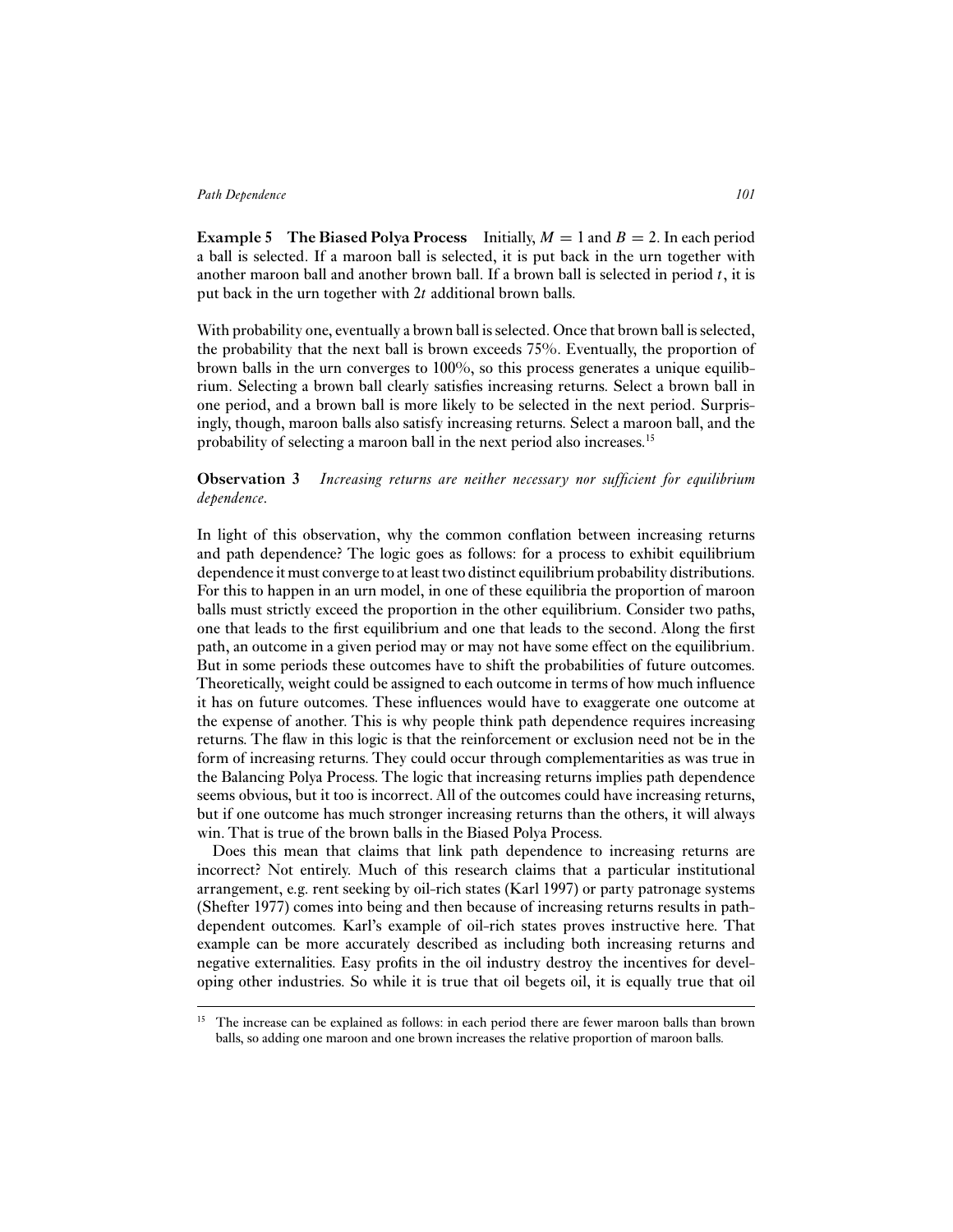precludes cars and semiconductors, and to quote Frost (with a sigh), "that has made all the difference."

More generally, when someone finds evidence of increasing returns and positive feedbacks, whether it be with respect to technology or international institutions (Weber 1997) this evidence is not sufficient proof that multiple equilibria exist. It could well be that the system has a single equilibrium. All that must be true is that one configuration's positive feedbacks and increasing returns are so large as to swamp any others. An historical example of this would be the competition between gas-, steam-, and electric-powered cars that took place a century ago. All three technologies exhibited the classic properties of increasing returns to scale technologies: falling production costs, networked delivery systems, etc. Initially, electric cars outsold gasoline cars. However, gasoline-powered cars had much larger increasing returns. A person cannot carry electricity in a can, and what electric infrastructure existed was inside cities. Getting gas to the farm was much easier. And America's population was mostly rural. Rerun history ten times, a thousand times, even a million times, and the gasoline engine probably wins almost every time. Increasing returns? Yes. Path dependence? Probably not.

The Biased Polya Process is path-dependent. If in the first five periods only one brown ball is selected, the number of balls in the urn depends on the period in which it was selected. However, there are multiple paths that generate the same outcome probabilities. If, in the fourth period, there are ten brown balls and three maroon balls, it could either be that a brown ball was selected only in period 3, or that a brown ball was selected in periods 1 and 2 but not in period 3. It is therefore possible to construct an even stronger notion of path dependence, namely that *any two distinct paths lead to different outcome probabilities*, I refer to this as *strong path dependence*.

*A process is* **strong path-dependent** *if, for any two distinct histories, the outcome function differs. A strong path-dependent process can be written as follows:*

$$
x_{t+1}=G_t(h_t)
$$

Where  $G_t(h_t) \neq G_t(\hat{h}_t)$  if  $h_i \neq \hat{h}_i$  for some  $i = 1$  to t.

Strong path dependence implies path dependence. Strong path dependence might also be called *order of the path* dependence. The next two examples show that it is possible to construct a strong path-dependent process using a simple urn model, and that it is also possible (up to a set of paths of measure zero) to construct a strong path-dependent process that is equilibrium-dependent.

**Example 6** A Strong Path-dependent Process Initially  $M = B = 1$ . In period t, a ball is chosen and  $2^{t-1}$  balls are added to the urn of the color of the chosen ball.

To see that this process is strong path-dependent, it helps to consider a specific path of outcomes, say MBMMB. After period 1, a maroon ball is added. After period 2, two brown balls are added. After periods 3 and 4, four and eight maroon balls are added, and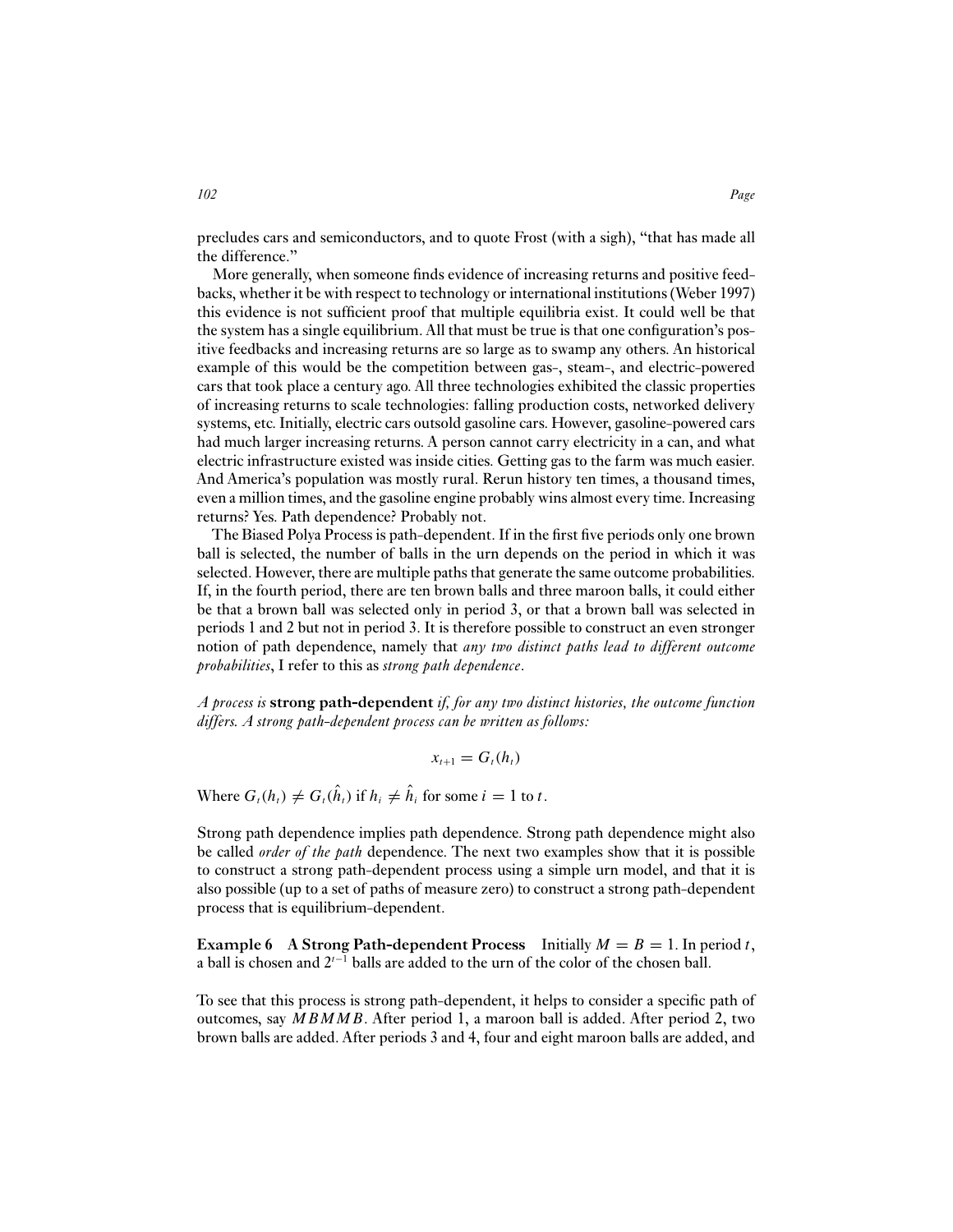after period 5, 16 brown balls are added. Therefore, before the ball is chosen in period 6 there are 14 maroon balls  $(1 + 1 + 4 + 8)$  and there are 19 brown balls  $(1 + 2 + 16)$ . It can be shown that  $MBMMB$  is the unique history that generates 14 maroon balls and 19 brown balls.16 Therefore, the process is strong path-dependent. Unfortunately, this process does not converge to any fixed probability of selecting a maroon ball. The next process, however, does converge up to a set of measure zero.

**Example 7** The Burden of History Process Initially  $M = B = 1$ . In period t, a ball is chosen and put back in the urn together with a ball of the same color. In addition, for each period  $s < t$ ,  $2^{t-s} - 2^{t-s-1}$  balls are added to the urn of the color of the ball chosen in period s.

This process relies on the same basic construction as the previous example. After  $T$  periods, there will be  $2^{T-1}$  balls placed in the urn that match the ball selected in the first period,  $2^{T-2}$  that match the ball selected in the second period and so on. In this process, the first ball selected always determines the color of approximately one half of the balls added to the urn, the second ball selected determines approximately one fourth of the balls added to the urn and so on. Later periods matter exponentially less. The process can be shown to converge to a unique equilibrium distribution for any history up to a set of measure zero.<sup>17</sup>

This last process further clarifies the relationship between path dependence and increasing returns. The Polya Process notwithstanding, path dependence is loosely conceived as implying that the entire path matters. Scholars often make an implicit assumption that the weight of early history matters more, that early decisions, actions, and choices grow more and more important over time. In this last process, as time unfolds the past takes on more and more weight. In doing so it creates strong path-dependent equilibria. These two loose conceptualizations: that of strong path dependence and that of an increasing weight of past history, are linked. Even though increasing returns are neither necessary nor sufficient for equilibrium dependence, some form of increasing returns, or increasing complementarities, can create path dependence and not just phat dependence. I return to this insight later in this essay, when I discuss the possibility of path dependence in the externality models.

#### Early and Recent Path Dependence

Some processes do not depend on the entire path, but on the initial history or on the early path. In these cases the histories can be partitioned into a finite number of sets, so the processes can be thought of as state-dependent. However, if the early part of the

<sup>&</sup>lt;sup>16</sup> Change M's to 1's and B's to 0's. This gives a binary sequence. The number of maroon balls in the urn equals the integer conversion of the binary sequence which is unique.

<sup>&</sup>lt;sup>17</sup> It is possible in this process that two histories converge to the same probability distribution. For example, the history of one maroon ball and then all brown balls and the history of one brown ball and then all maroon balls both converge to equal probability of maroon and brown balls. But this is a zero probability event.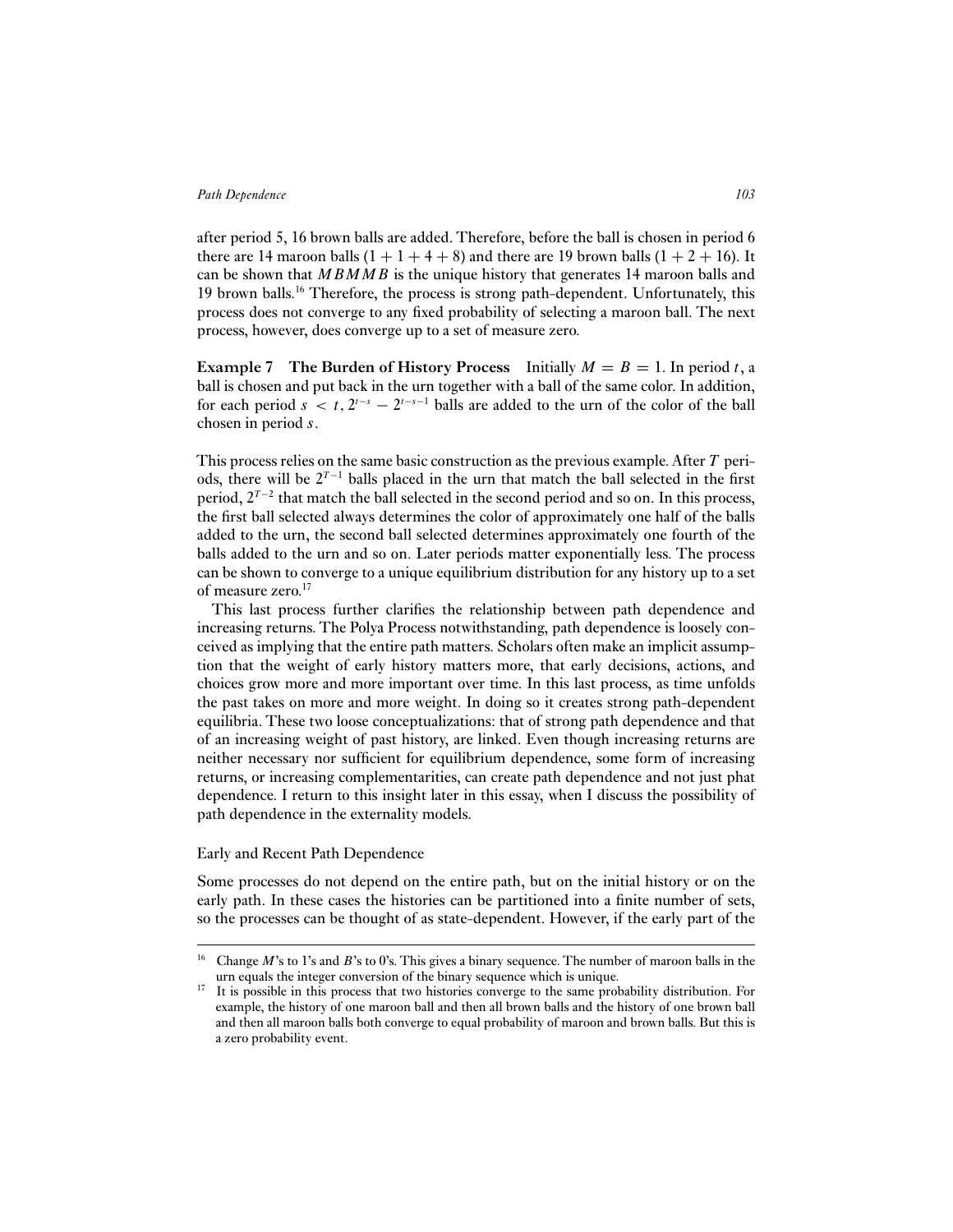path affects later outcomes, then these processes cannot satisfy all of the assumptions of the Ergodic Theorem. Typically, they violate ergodicity. Once an outcome occurs several times, it becomes *locked in*.

*A process is* **initial outcome-dependent** *if all subsequent outcomes depend only on the first outcome. An initial outcome-dependent process can be written as follows:*

$$
x_t = G(h_2)
$$

The next example describes an initial outcome-dependent process in which a founder makes a random decision which subsequently charts the future course of events deterministically.

**Example 8** The Founder Process  $M = B = 1$ . If the ball chosen in period 1 is maroon, the maroon ball is put back in the urn and the brown ball is removed. Similarly, if the ball chosenis brown, the brown ballis put backin the urn and themaroon ball removed.

This process has only two paths. All future outcomes must be the same as the first outcome. This process is an example of strictly initial outcome dependence.

*A process is* **early path-dependent***if the outcome in any subsequent period depends only upon the history up to some period* T *. An early path-dependent process can be written as follows:*

 $x_{t+1} = G_t(h_t)$  for  $t \leq T$ , and  $x_{t+1} = G(h_T)$  for  $t > T$ 

This phenomenon has been popularized in the information cascades literature (Bikhchandani, Hirshleifer, and Welch 1992, 1998; Lee 1993) When enough consecutive people vote yes or buy a stock, others follow like lemmings regardless of their information, so only the early part of the path matters. Example 9 provides a simplified version of a cascade.

**Example 9** A Cascade Initially  $M = B = 1$ . Balls are selected and replaced in the urn until three consecutive balls of the same color are selected. When this occurs, the ball of the other color is removed from the urn.

In this process, market and bureaucratic outcomes are equally likely until three consecutive outcomes are identical, at which point the process locks into that outcome. This captures the phenomenon that the early history matters exclusively.

Processes can also depend not on the early path but on the recent path. Retrospective voting processes would be an example of recent path dependence. The notion of recent path dependence runs counter to common conceptions of path dependence which emphasize early decisions.Many empirical investigations suggest the prevalence of recent path dependence. If the recent path matters, then the depth of a process can be measured as the number of periods back that influence the next state and outcome.<sup>18</sup>

<sup>&</sup>lt;sup>18</sup> This notion of depth is borrowed from the physical concept of thermodynamic depth.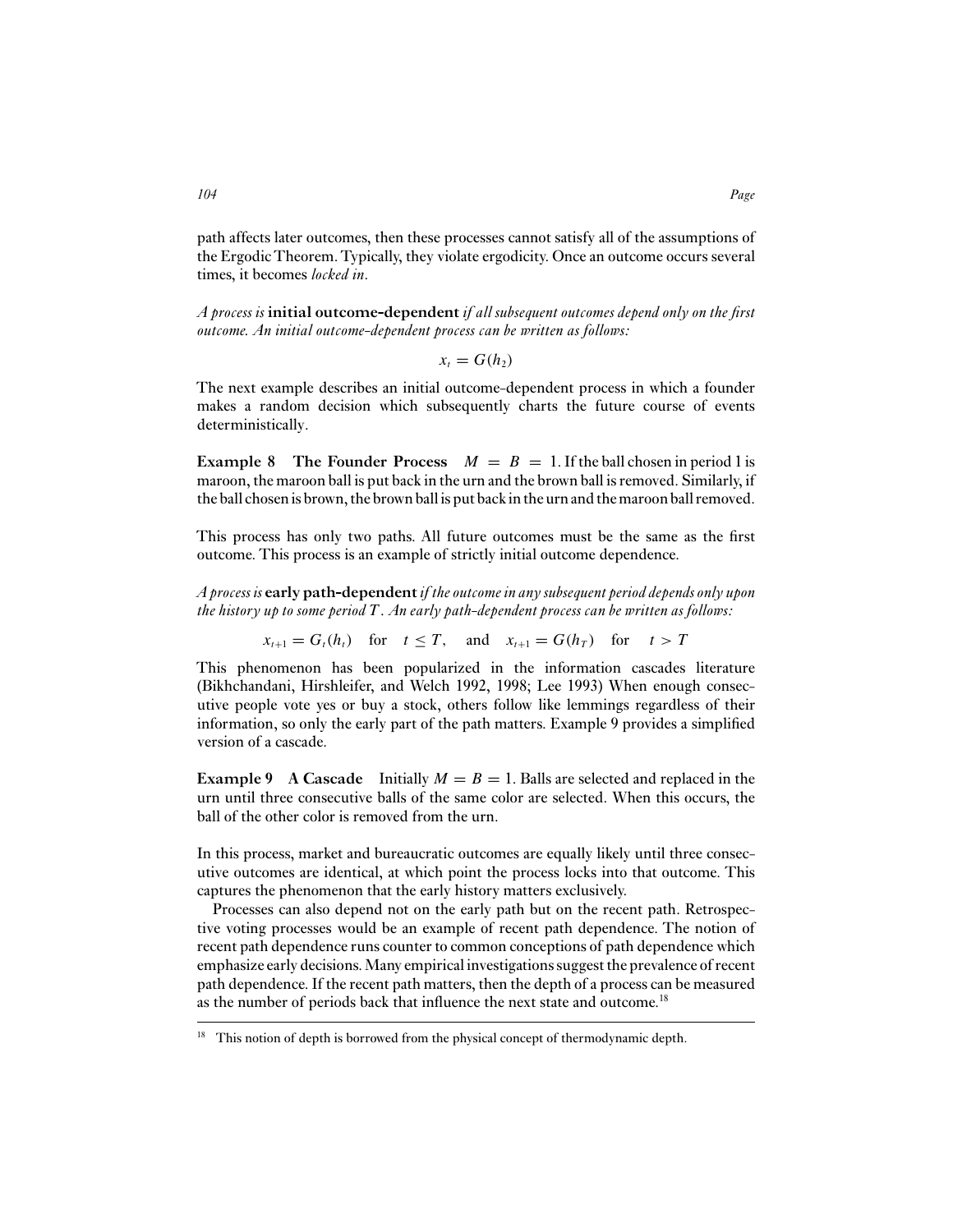In the interests of brevity, I construct examples of last outcome dependence and recent path dependence but only formally define recent path dependence.

*A process is* **recent path-dependent** *if the outcome in any subsequent period depends only upon the outcomes and opportunities in the recent past. A recent path-dependent process can be written as follows:*

 $x_{t+1} = G_t(h_t)$  for  $t < T$ ,  $x_{t+1} = G(h_t/h_{t-T})$  for  $t > T$ 

I call the example the Unstable Government Process. Imagine that there are two parties and that each party has a different preferred institution, either  $M$  or  $B$ . If a party's preferred institution is selected, then the party stays in power. If not, the party falls out of power.

**Example 10 The Unstable Government Process** Either of two parties, D or R, can be in power. If D is in power then  $M = 1$  and  $B = 2$ . If R is power then  $M = 2$ , and  $B = 1$ . A randomly chosen party is in power in the first period.<sup>19</sup> Each period, a ball is chosen. In subsequent periods, the party in power equals  $D$  if a  $B$  was chosen and equals  $R$  if an  $M$  was chosen.

This process satisfies all of the conditions of the Ergodic Theorem, and in the unique equilibrium distribution, maroon and brown balls are equally likely to be selected. The second example I call a Forgetting Process. The process has finite memory; only the recent past matters.

**Example 11** A Forgetting Process Initially  $M = B = 1$ . An additional ball of the same color as the selected ball is added for  $K > 0$  periods and then removed from the urn.

The Forgetting Process depends on more than just the last outcome, so it differs from the Unstable Government Process. If a process discounts the past at some rate, then a process like the Forgetting Process may not be a bad approximation.

#### SUMMARY OF URN MODELS

The previous definitions do not create a classification. Multiple definitions often apply to a single case. For example, a recent outcome path-dependent process can also generate early path-dependent equilibria. Consider an urn that begins with five maroon and five brown balls that are numbered from one to ten. In each new period, when a ball is drawn it is replaced and another ball of the same color is added. If, in addition, the lowest numbered ball is removed from the urn, then this process generates both an early pathdependent equilibrium and a recent path-dependent equilibrium, as at some point the urn contains only one color of ball. Table 1 tells which properties each example exhibits.

<sup>&</sup>lt;sup>19</sup> Parties are each chosen with probability one half.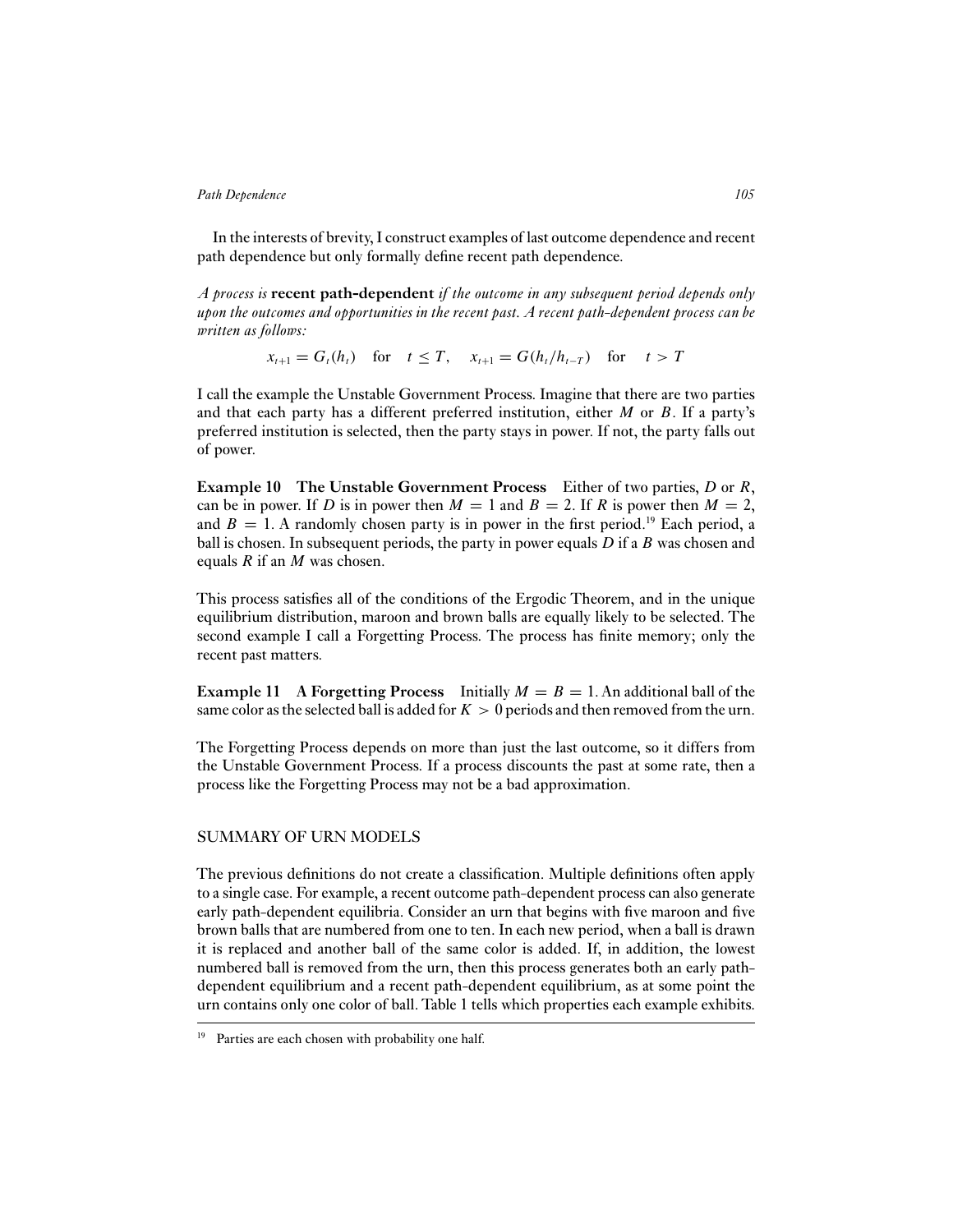**Table 1**. Ball and urn models summary

| <b>Process</b>          | Properties                                        |
|-------------------------|---------------------------------------------------|
| 1 Bernoulli             | Independent                                       |
| 2 Polya                 | Phat-dependent: multiple equilibria               |
| 3 Balancing             | Phat-dependent, unique equilibria                 |
| 4 Balancing Polya       | Phat-dependent equilibria, not increasing returns |
| 5 Biased Polya          | Increasing returns, unique equilibria             |
| 6 Strong Path-Dependent | Path-dependent, may not converge                  |
| 7 Burden of History     | Path-dependent, converges                         |
| 8 Founder               | Initial outcome-dependent                         |
| 9 Cascade               | Early path-dependent                              |
| 10 Unstable Government  | Last outcome-dependent                            |
| 11 Forgetting           | Recent path-dependent                             |

## A MODEL WITH EXTERNALITIES

I now describe a second class of models that rely on externalities between actions and choices. These models are decision theoretic. Though their notation differs from the ball and urn models, they have the same basic structure. In each period there is an outcome, and that outcome may or may not change the probabilities over future outcomes. In the ball and urn models, those changes in probabilities depend on a fixed rule. In the externality models, those probabilities shift owing to the calculations of a payoffmaximizing decision maker. This second class of models enables a deeper unpacking of the relationship between increasing returns, positive externalities and path and phat dependence. It also suggests other ways one might extend the ball and urn models to make them more useful to social scientists.

I assume that there exists a decision maker who takes sequential actions. I describe these actions as decisions over project proposals such as whether to build a highway or bridge or to create a new institution. Thus, an action can be to accept or reject a proposed project. I assume that the sequence is infinite so that the decision maker cannot wait until seeing all possible proposals prior to taking an action.

In each period the decision maker considers a single proposal. Proposals can then be identified by the period in which they are considered. An extended model in which multiple decisions arise in any period yields similar results.<sup>20</sup> I further assume that, once approved, a proposal cannot be reversed, but that a rejected proposal can be approved in any later period. This assumption captures that many public projects cannot be undone without some cost. I am, in effect, assuming that this cost is infinite. $21$ 

<sup>&</sup>lt;sup>20</sup> Multiple periods in the current model can be condensed to a single period in a more general model.<br><sup>21</sup> This is a strong form of irrovassibility. Without some type of irrovassibility, bistory dependence.

<sup>21</sup> This is a strong form of irreversibility. Without some type of irreversibility, history dependence would rarely occur because anything done could be undone – at any time, a decision maker could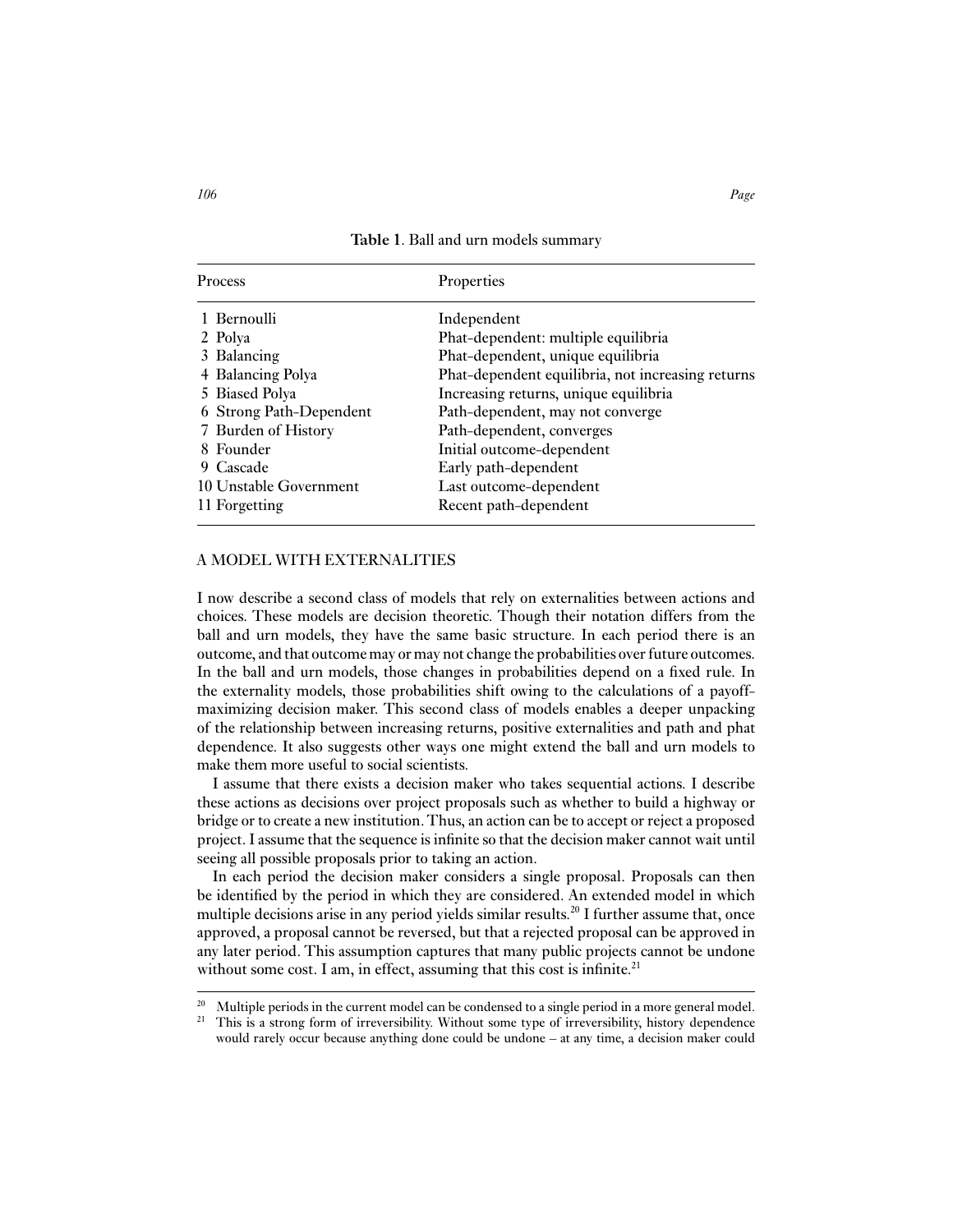In the model, the value of the proposal in period  $t$  equals its *isolated value*,  $v_t$ , which may be either positive or negative plus the value of any externalities it generates with other approved proposals. I let  $e_{st}$  denote the externality between the proposal in period t and the proposal in period s, where  $s < t$ . These  $e_{st}$ 's can be positive, negative, or of zero value.<sup>22</sup> It is important that externalities are only realized among proposals that are approved. The decision maker knows this isolated value as well as the values of all the externalities. This is a strong assumption, but appropriate in light of the ambitions of this essay. Similar results could be derived in a model with uncertainty.

To see how the model unfolds, suppose that the proposals considered in period 1 and period 3 have been approved. Even though the proposal considered in period 3 generates externalities  $e_{13}$  and  $e_{23}$ , only the former is realized. The value of the set of approved proposals after period 3 equals  $v_1+v_3+e_{13}$ , and the marginal value of adding the proposal considered in period 4 equals its isolated value,  $v_4$ , plus the the sum of the values of the externalities it creates with the approved proposals  $e_{14} + e_{34}$ . Without externalities, this model is not interesting. History dependence cannot exist. Each proposal can be made in isolation. With externalities, earlier proposals can constrain or influence later proposals, and the decision rule can be history-dependent.

I assume there that the decision maker does not consider the future.The decision maker therefore approves a proposal (or a set of proposals) if and only if its expected value is positive. This makes path-dependent outcomes very likely yet, as I show, they still need not happen. I next introduce a model-specific definition of a history-dependent decision rule. For a given finite set of proposals, an *ordering* of those proposals is a sequence and a *permutation* of that ordering is a rearrangement of that sequence.

# *A decision rule is* **history-dependent***if there exists a reordering of some finite set of proposals that yields a different set of approved proposals.*

This is an analog of my previous definition of history dependence redefined within this model. The outcome  $x_t$  can be thought of as the set of proposals. The definition requires that the history of proposals influences the set of proposals approved. Historyindependent rules, such as a rule that accepts or rejects all proposals, trivially exist. But neither of those rules would necessarily be a good rule to follow. The relevant question is whether there exists a decision rule that makes optimal choices which is not historydependent. As the sequence of proposals is infinite, this necessitates a clarification of what is optimal. I could define optimality with respect to the present discounted value of proposals. I could also define optimality with respect to each period. The main results of this section hold given either convention. I choose to adopt the latter convention of optimality because it makes the analysis more transparent. Define the *acceptance set in*

undo the past and implement the optimal set of choices. The assumption of infinite costs can be relaxed without changing the main result that history dependence is not implied by positive externalities or increasing returns but the mathematics would be more cumbersome.

 $22$  Note: I am assuming that all externalities are among pairs of proposals. The results still hold if I admit higher-order externalities.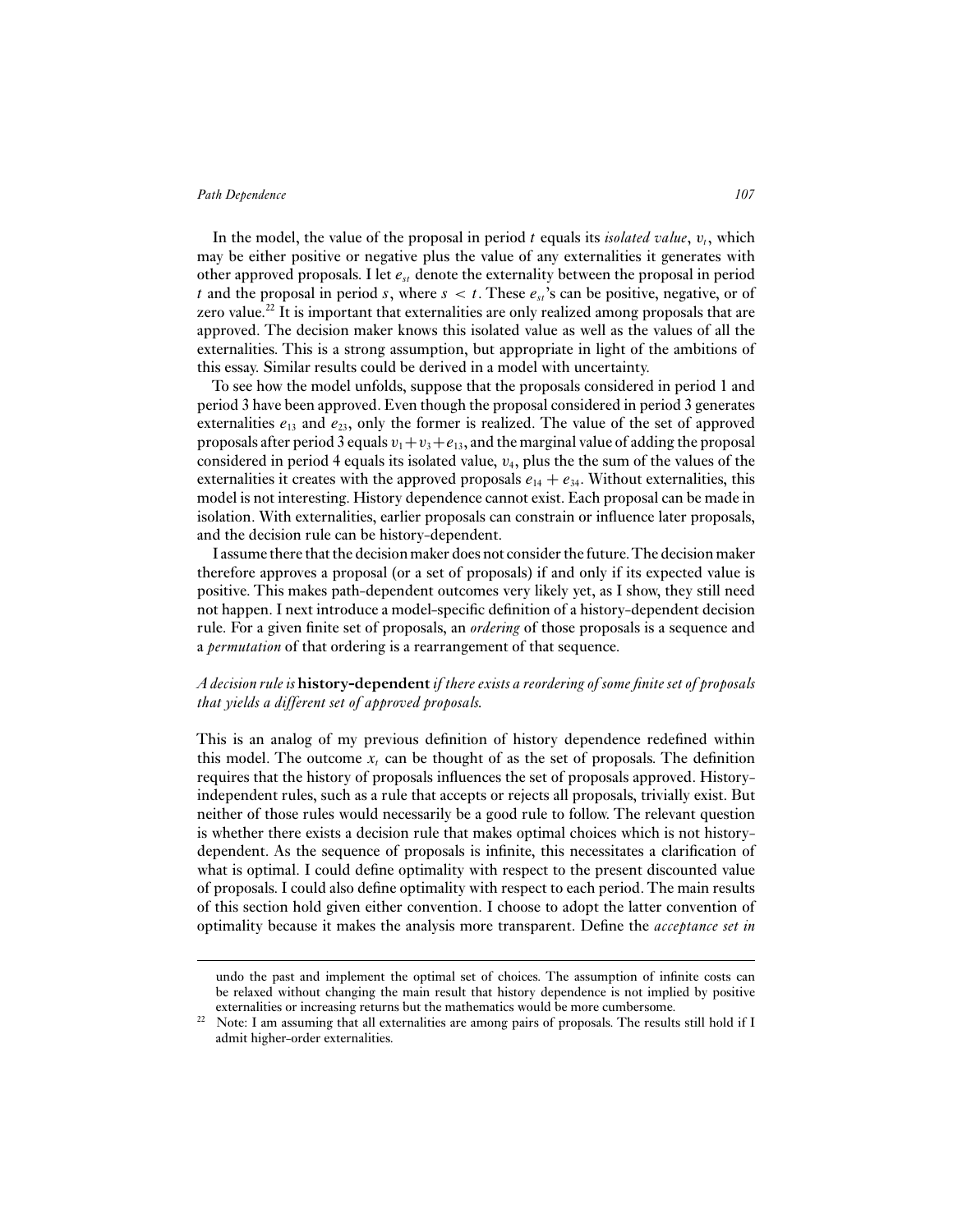*period* t as the set of proposals approved in the first t periods. I can then define optimality as follows:

*A decision rule is* **optimal** *in period* t *if the acceptance set in period* t *obtains the highest possible value for all subsets of the first* t *proposals.*

Suppose that these decisions were being made by a government. If an election were held after period  $t$ , the incumbent government would want to have approved the best set of proposals from among those possible.

Notice that this construction implies that a decision rule that is optimal up to period t need not be optimal up to period  $t + 1$ . If a proposal arises in period 7 that creates negative externalities with proposal 3, then the optimal set of proposals at the end of period 6 may include proposal 3 and not proposal 7. But if proposal 7 has a high isolated value, then the optimal set of proposals at the end of period 7 may include proposal 7 and exclude proposal 3. Given that acceptances are irreversible, once proposal 3 is approved, it cannot be undone. Therefore, any rule that is optimal in period 6 cannot be optimal in period 7.

To avoid the messiness that arises with multiple optimal acceptance sets, I assume that for any  $t$  there is a unique optimal acceptance set. Without this restriction, it is possible to construct examples in which the proposal rule is history-dependent, but the paths chosen have the same value and therefore history is irrelevant.<sup>23</sup> I can now state the following observation.

# **Observation 4** *A decision rule that is optimal in every period cannot be history-dependent.*

The proof is by contradiction. Suppose that a decision-making rule is history-dependent. It follows that it cannot be optimal for all  $t$ . Consider an ordering of proposals and any permutation of that ordering that generate distinct acceptance sets in some period  $\hat{t}$ . In period  $\hat{t}$  only one of these acceptance sets can be optimal; a contradiction.

Showing that optimality and history dependence cannot coexist does not settle matters. It remains to show that there exists an optimal decision rule in nontrivial contexts (otherwise the observation is vacuous), but that is easily accomplished. Assuming only positive externalities, the optimal decision rule in period  $t$  is as follows: (i) accept the proposal in period  $t$  if it has a positive isolated value; (ii) accept the proposal in period  $t$  if its isolated value plus its externalities with all approved proposals is positive; and (iii) after the proposal in period  $t$  has been accepted or rejected using criteria (i) and (ii), accept any subset of previously rejected proposals if when considered collectively increase the value function.

To see how to apply this rule, suppose that each of the three proposals has an isolated value of negative 5 but that each generates a positive externality of 6 with every other proposal. Proposal 1 considered alone would be rejected using this rule. Proposal 2

 $23$  This assumption can be relaxed in several ways, but I want to make the intuition as clean as possible.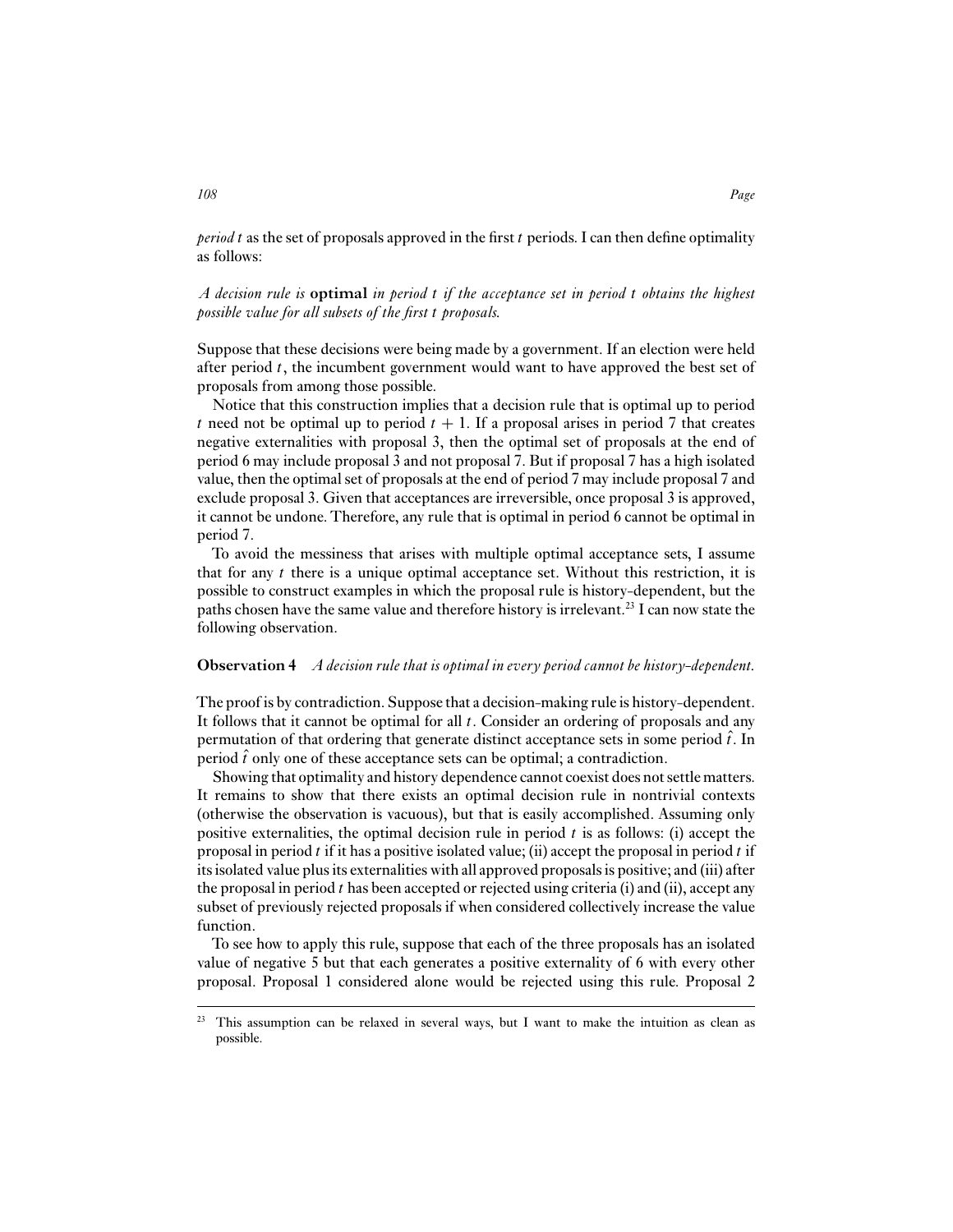considered alone and as a pair with proposal 1 would also be rejected. Proposal 3 would be rejected when considered alone but, when considered with both proposals 1 and 2, the three of them would be approved because they create a total value of three  $(6 + 6 + 6 5 - 5 - 5$ ). The intuition behind the optimality of this rule is straightforward. Since all externalities are positive, any proposal or subset of proposals that contributes positively to the total value in period  $t$  will continue to do so as more proposals are added. This verbal argument can be formalized.

**Observation 5** *With only positive externalities between proposals, there exists a decision rule that is optimal up to period* t *for all* t*.*

For a proof of this observation see Page (1997). A corollary to this observation is that increasing returns need not imply a path-dependent decision rule.

**Corollary 1** *With only positive externalities between proposals, there exists an optimal decision rule, which is therefore not history-dependent.*

I next show that this observation and its corollary apply to environments with increasing returns. I first define increasing returns using the externalities framework I have constructed. To accomplish this, I create types. These types represent the characteristics of proposals or institutions that create increasing returns. I assume that each proposal belongs to one of a finite number of types:  $\{A, B, C, \ldots, L\}$ . I then say that a collection of proposals exhibits *exclusively increasing returns* if proposals belonging to the same type create positive externalities with one another but create no other externalities. Formally, this means that  $e_{st}$  is positive if the proposals considered in periods s and t belong to the same type and is zero otherwise.

**Observation 6** *If proposals exhibit exclusively increasing returns then there exists an optimal decision rule which is therefore not history-dependent.*

Thus, positive externalities do not imply path dependence, but the presence of negative externalities makes path dependence difficult to avoid. The reason for this is obvious. Negative externalities imply that, once a proposal is made, future proposals are constrained in a way that compromises optimality. This can be stated formally.

**Observation 7** *If there does not exist an optimal decision rule for some subset of proposals for all periods up to period* t*, then there exists at least one negative externality between proposals.*

For a proof of this observation see the appendix.

With these observations in mind, I return to the example of the QWERTY typewriter keyboard. In the great sweep of history, keyboard configurations are significantly less than a minor footnote, nevertheless the QWERTY keyboard is by far the best known example of a path-dependent equilibrium. The use of the Polya Process to explain the QWERTY example contributes to why people confuse path dependence and increasing returns.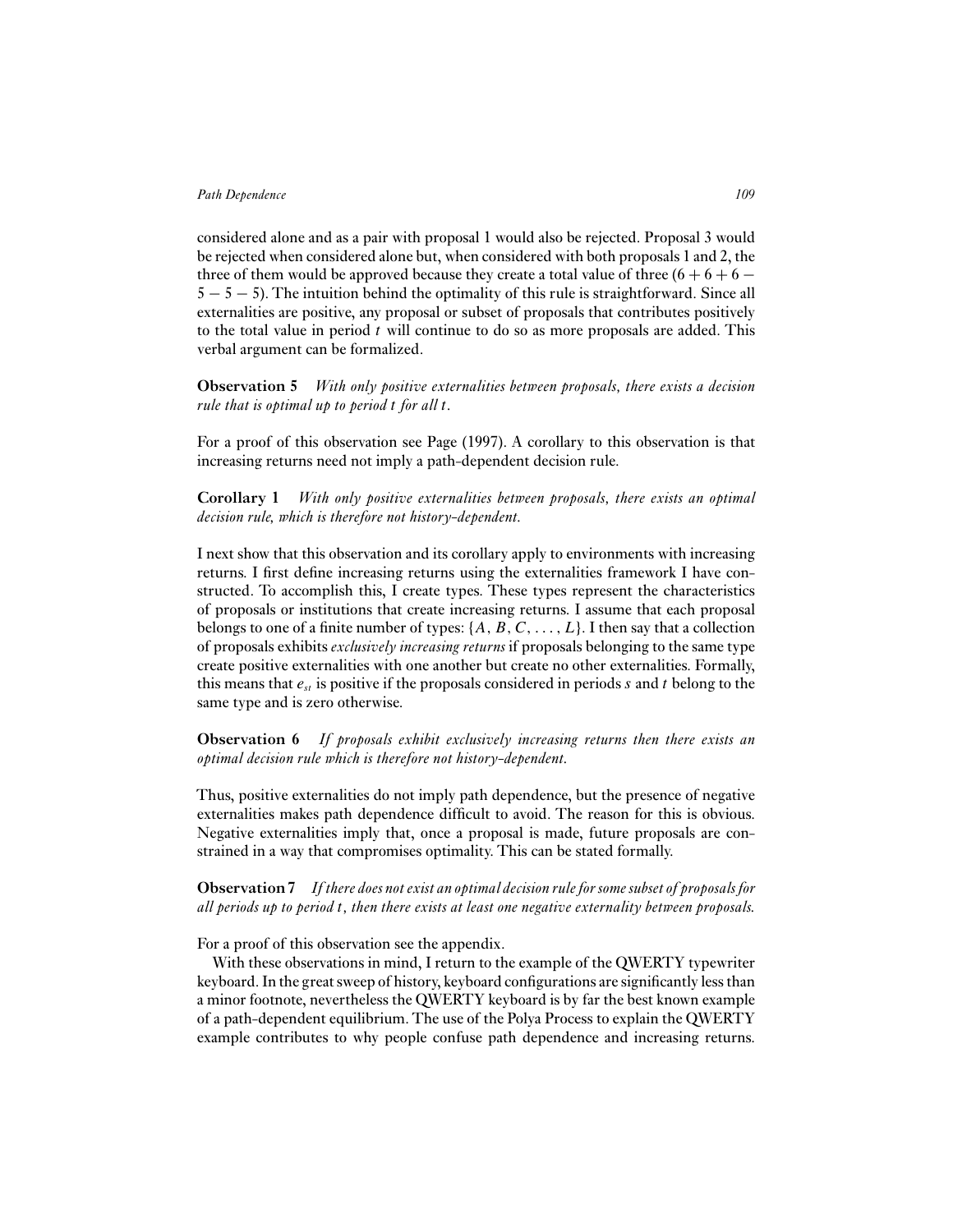What follows is a canned version of history of QWERTY together with an argument that negative externalities are the cause of the path dependence.<sup>24</sup>

The crude history goes as follows: though there were many possible keyboard arrangements, for a variety of reasons, initially QWERTY typewriters dominated the market. Typing on a keyboard with a different key configuration requires learning to type anew. This meant that, as more people bought QWERTY keyboards, QWERTY keyboards became locked-in. QWERTY keyboards exhibit increasing returns and they created a path-dependent process. Eventuallly, people then could only buy typewriters with QWERTY keyboards.25

This simple version contains a subtle but important blurring of the causes of path dependence. While it is true that the QWERTY typewriter keyboard exhibits increasing returns, these are increasing *relative* returns, not increasing absolute returns. The QWERTY typewriter becomes relatively more valuable than other typewriters because it creates both positive and negative externalities. The positive externality is between QWERTY keyboards. The more people who could type on QWERTY keyboards, the more valuable a QWERTY keyboard becomes as other QWERTY typists can also use them. But the sale of more QWERTY typewriters also creates two negative externalities. Once a person has one typewriter, that person derives little benefit from having another one, especially one with a different keyboard configuration. This is an *intra-personal* negative externality. Second, as more people buy QWERTY keyboards, the value to a person of learning on another keyboard decreases because of the prevalence of QWERTY keyboards. This is an *interpersonal* negative externality.

Therefore, the increasing relative returns to QWERTY are due to both *positive externalities* for QWERTY typewriters and *negative externalities* imposed on other typewriters. The same logic applies in the case of VHS and BETA videotape technologies. As more people bought VHS machines, this created positive externalities for future VHS purchasers (more available titles) and negative externalities for future BETA purchasers (relatively fewer available titles).

This decomposition of increasing relative returns into positive and negative externalities enables a recasting of the QWERTY example in which the negative externalities can be seen as the primary cause of path dependence. To show this, I construct a simple model with two keyboard configurations: the QWERTY keyboard, Q, and the ZRJSOC keyboard, Z. Let  $N<sub>O</sub>$  and  $N<sub>Z</sub>$  denote the number of people who have bought each type and let  $x_i \in \{0, Q, Z, B\}$ , denote whether a person i has purchased no typewriter, a Q typewriter, a Z typewriter, or both typewriters. In this simple model each person has a value for each keyboard. The values depend on the number of people who have bought each type as well as whether or not the person has bought a typewriter. I write person *i*'s values for the Q and Z typewriters as  $V_{iQ}(N_Q, N_Z, x_i)$  and  $V_{iZ}(N_Q, N_Z, x_i)$ , respectively, and I denote prices by  $p<sub>Q</sub>$  and  $p<sub>Z</sub>$ .

<sup>&</sup>lt;sup>24</sup> See Liebowitz and Margolis (2002) for a more complete analysis of QWERTY.<br><sup>25</sup> My favorite avalanction for the QWERTY configuration is that it allowed needs

<sup>25</sup> My favorite explanation for the QWERTY configuration is that it allowed people to type the word *typewriter* without moving their fingers from the top row of keys.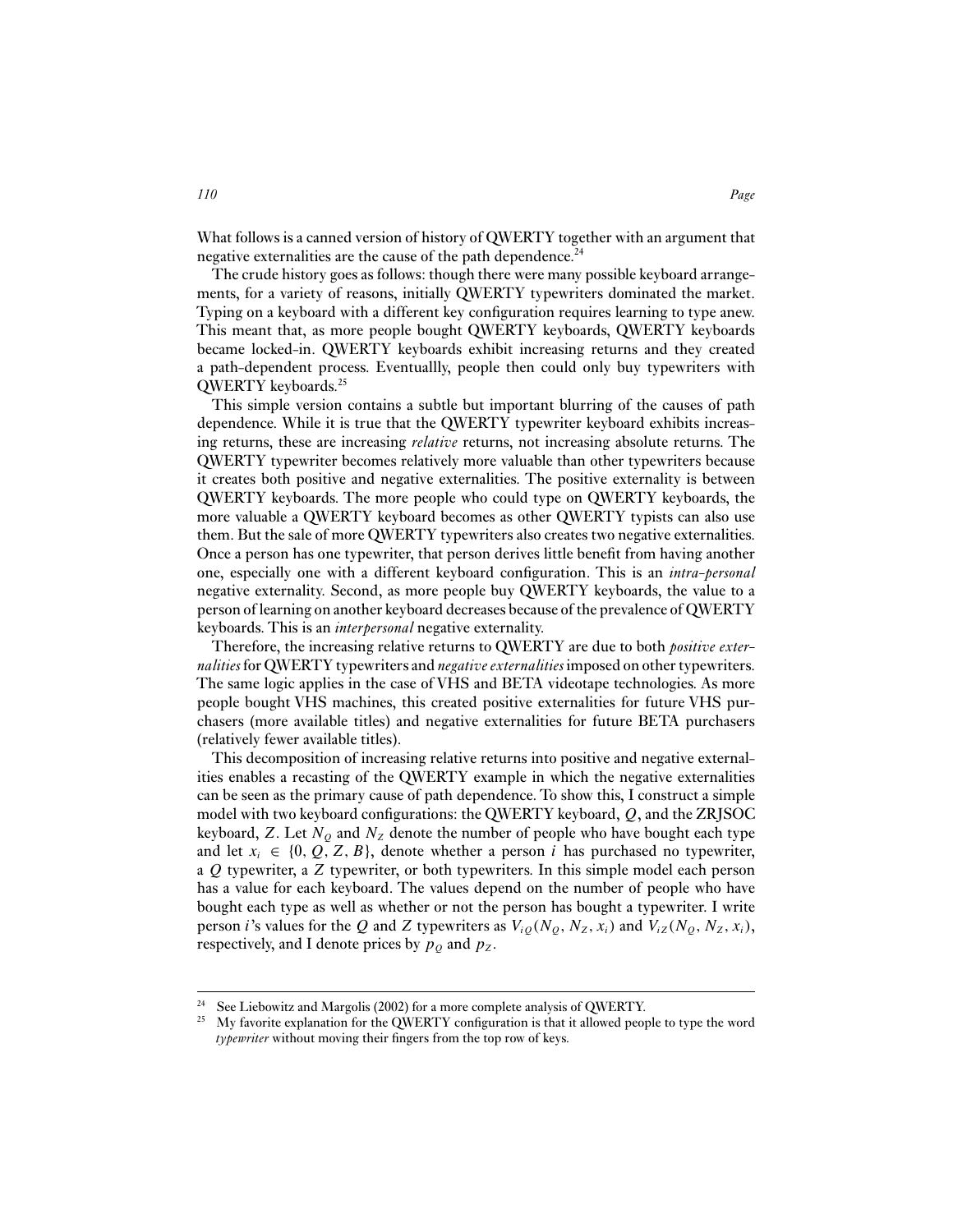I assume that there are many periods and that, in each period, a salesperson shows up at a random person's door and offers for sale either a  $Q$  or a  $Z$  typewriter. This choice over keyboards is assumed to be random. I first assume only positive externalities. If the first person buys a Q typewriter, this increases the value of Q typewriters for other people. This first purchase may even cause an initial cascade of Q purchases. However, it has no effect on people's values for, or the price of, the Z typewriters. Therefore, at some point, people whose values for the Z typewriter exceed the price will purchase Z typewriters as well. This in turn induces others to buy them. In the long run, Z purchases are unaffected by the path of  $P$  purchases. So, although the outcome in any period may depend on the path, the long-run distribution over outcomes does not. The process is not path-dependent.

To see this in an example, assume that there are five people numbered from 1 to 5 and indexed by *i*. Let  $V_{ix} = 2i + 2N_x$  for  $x = Q$ , Z. Assume that the price of any typewriter equals \$5. Initially, persons 3, 4, and 5 would buy either a  $Q$  or a  $Z$  typewriter, but the other two people would buy neither. Suppose that person 5 buys a Q typewriter. Now, person 2 would also be willing to buy a Q typewriter, even though person 2 would not be willing to buy a Z. If any two people buy  $Q$ 's, then person 1 will also want to buy a  $Q$ , thus, eventually, everyone owns a  $Q$ . However, by the exact same logic, eventually everyone owns a  $Z$  as well.<sup>26</sup>

To see this another way, suppose that the two products are VHS machines and QWERTY typewriters. Each creates positive externalities within its own type but no externalities with the other type: buying a QWERTY typewriter creates no negative externality for a VHS machine, and buying a VHS machine creates no negative externality for a QWERTY typewriter. Therefore, the number of QWERTY typewriters and VHS machines sold does not depend at all on the path of purchases.

I next assume that there are only interpersonal negative externalities.To formalize this, I let  $V_{iQ} = 2i - 2N_Z$  and  $V_{iZ} = 2i - 2N_Q$ . Now, when a person buys a Q typewriter, this lowers the value of Z typewriters for others. Consider two scenarios. In the first scenario, person 5 and person 4 both buy Q typewriters. Person 3's value for a Z typewriter falls from \$6 to \$2, so person 3 will now only buy a  $Q$  typewriter. Suppose person 3 buys a Q typewriter. Person 5's value for a Z typewriter now falls to \$4, and person 4's value falls to \$2, so no more sales of Z typewriters occur. In the second scenario, person 5 buys a Q typewriter, and person 4 buys a Z typewriter. Now, person 3 buys neither a Q or a Z typewriter owing to the negative externalities. She values each at \$4. Person 5, however, also purchases a Z typewriter. Person 4 does not purchase a Q typewriter, because two people own  $Z$  typewriters reducing person 4's value for a  $Q$  to \$4. Thus, these two different paths lead to different equilibria.

Thus, interpersonal positive externalities do not create path dependence, but interpersonal negative externalities do. None of this implies that positive externalities do not

<sup>26</sup> If each person is only offered one typewriter to buy, then path dependence would occur. If the first person buys a  $Q$ , then this raises the value of  $Q$ 's relative to the  $Z$ 's typewriters, and the result would be path-dependent. However, the assumption of a single purchasing opportunity is equivalent to a negative externality.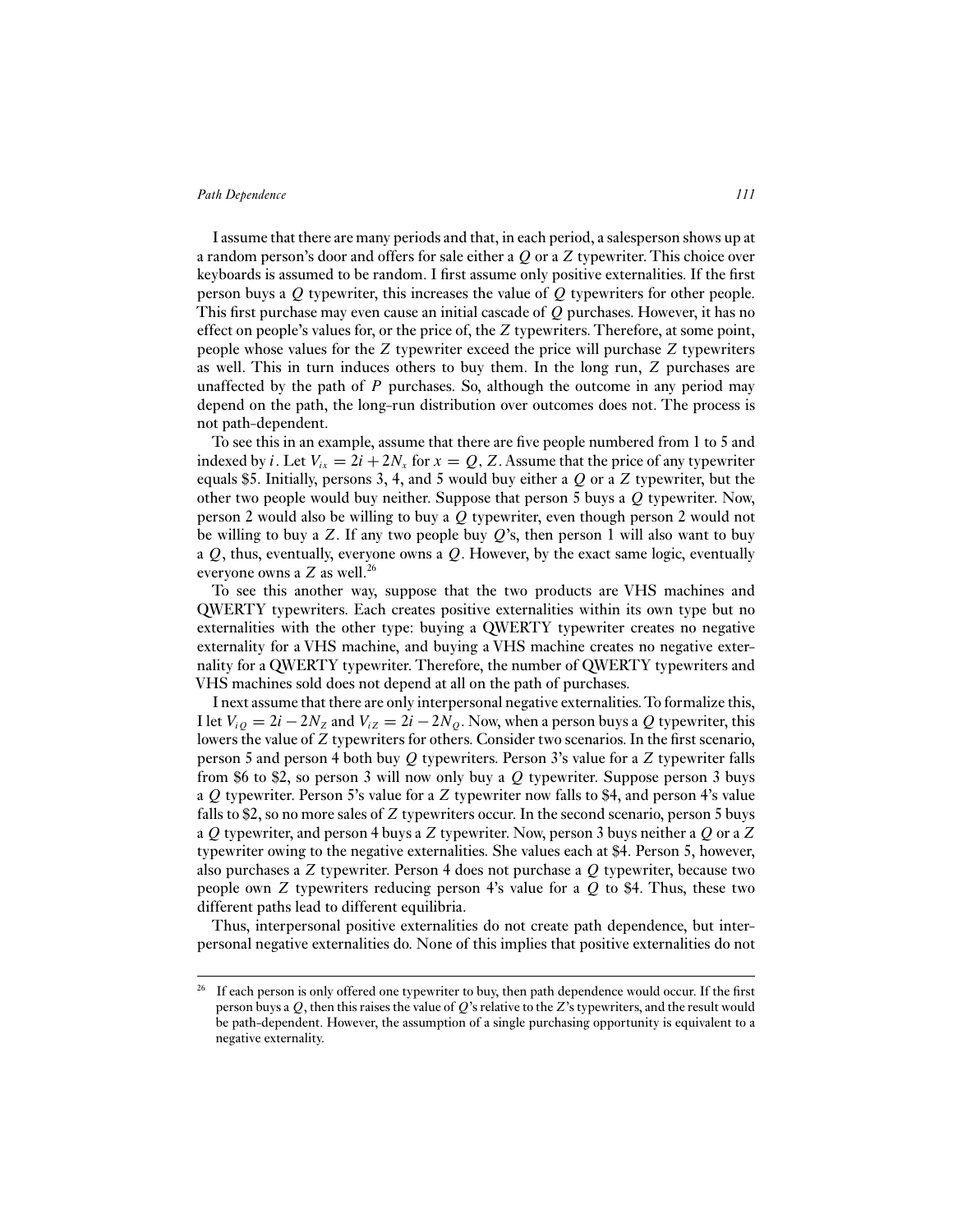contribute to path dependence. They do. Positive interpersonal externalities reinforce the path dependence. If I include both types of externalities  $V_{iQ} = 2i + 2N_Q - 2N_Z$  and  $V_{iz} = 2i + 2N_Z - 2N_Q$ . Now, if persons 3, 4, and 5 buy QWERTY typewriters, everyone buys a QWERTY and no-one buys a ZRJSOC. Thus, if both positive and negative externalities exist, then path dependence will be powerful and ubiquitous. The positive externalities create a bias in favor of some proposals and the negative externalities create a bias against others. Both forces operate in the QWERTY example, which is why there is such exaggerated path dependence. Yet, to refer to this as a case of increasing returns causing path dependence is misleading given that the negative externalities are the true cause and the positive externalities only exaggerate the phenomenon.

If negative externalities create history dependence, where do they come from? One answer is constraints. Temporal, financial, and spatial constraints all create negative externalities. Large public projects such as schools and road systems take up space, money, and time, creating negative externalities with future public projects. Projects that demand more of these limited resources may well have greater impact on the path of projects. Yet, although smaller projects may be less likely to influence the path of history on their own (their pecuniary externalities are much smaller) these less significant projects can accumulate over time and restrict history to certain paths. Limited power also creates constraints. A president has only so much political capital, and must decide where to spend it. Whatever choices are made may exclude other opportunities. Again, this can result in path or phat dependence. Finally, cognition imposes constraints. Our heads only have room for so much.

I should also point out that the externality framework as I have formulated it only admits phat dependence. The externalities created by any collection of approved proposals do not depend on the order in which the proposals were approved. For path dependence to exist, the order in which the proposals are approved must affect the existence or size of the externalities. To make this clear, I introduce some formal definitions.

*A decision rule is* **independent** *if it does not depend on the set of approved proposals. It is* **phat-dependent** *if it depends on the set of approved proposals, and it is* **path-dependent** *if it depends on the order in which proposals were approved.*

With these definitions, I can then make the following observation.

**Observation 8** *If the magnitude or number of externalities associated with a proposal does not change over time, then a decision rule can at most be phat-dependent. It cannot be path-dependent.*

This observation implies that, to make the case for path dependence in environments with externalities, we need those externalities to accumulate or abate over time. In the case of institutional choices, one way in which the externalities could grow is if smaller complementary institutions arise that increase attachment to early institutional choices. (Ikenberry 2001). If the longer an institution has been around, the more it creates incentives for complementary institutions, and therefore the larger the effect of the institution,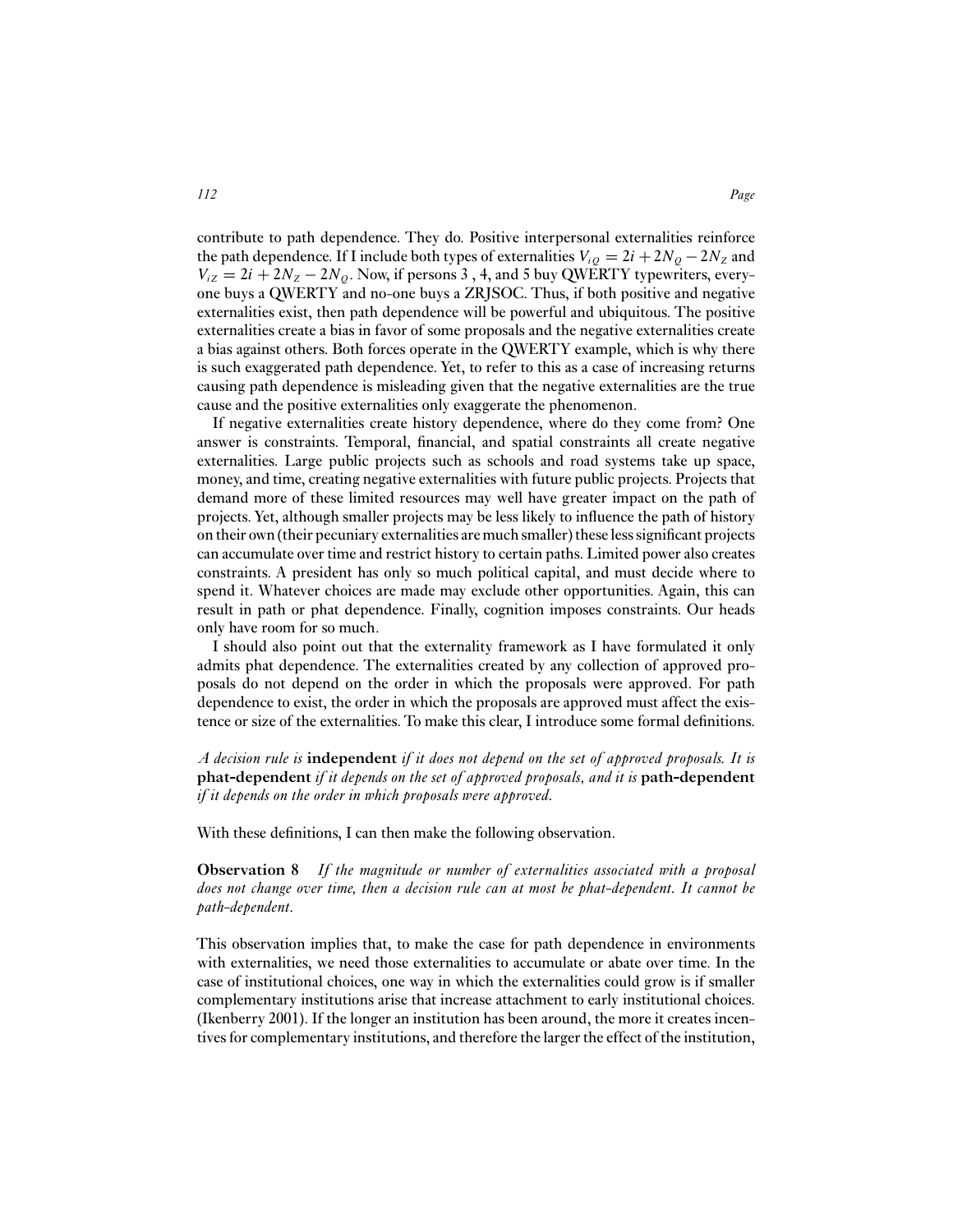then the externalities associated with the original institution could increase over time. This alone would not imply path dependence for, as we have just seen, if all of the externalities are positive, then there would be no path dependence. Therefore, the smaller institutions that are complementary for some larger institutions must create negative externalities with other institutions for path dependence to occur.

Relatedly, culture has been proposed as a possible mechanism for institutional path dependence. By culture, here I mean many things – cognitive and behavioral repertoires, social networks, trust relationships and the like.<sup>27</sup> One can easily find evidence that institutional choices depend in some way on a society's culture (broadly defined) and that culture is deeply rooted in the past. But to make that argument formally requires a formal definition of culture as well as a mechanism for choosing institutions. Only then can we begin to understand how culture and institutions co-evolve and the extent to which that co-evolution produces path-dependent (see Bednar and Page 2005).

# CONCLUDING THOUGHTS

In this essay I have provided some basic definitions of various types of path dependence, as well as examples that clarify those distinctions. Most importantly, I have highlighted the difference between path-dependent outcomes and path-dependent equilibria and between path and phat dependence. I also proved a lack of equivalence between path dependence and increasing likelihood of outcomes. One implication that we can draw from this last result is that the focus on increasing returns and positive externalities is misplaced. Scholars searching for evidence of path dependence should instead be looking for evidence of negative externalities as well.Why that has not happened is not surprising. Negative externalities are neither a new idea nor sexy. Social scientists have long been aware that budget, time, spatial, and power constraints restrict choices and actions. And, as my analysis of the QWERTY example shows, positive externalities exaggerate the degree of path dependence: the most compelling and extreme examples of path dependence probably include positive externalities as well as negative externalities. But extreme cases may be rare, evidenced by the attention given to typewriter keyboards. Finally, the existence of negative externalities need not imply path dependence either. They provide only a necessary but not a sufficient condition.

In concluding, I would be remiss if I did not at least touch upon the relationship between path dependence and suboptimality. Historical paths can lead to coordination on not only keyboard configurations but on more important conventions like languages and systems of weights and measures which, if viewed with the benefit of hindsight, appear suboptimal. List (2003) shows that a lack of internal consistency, a type of irrationality, can lead to path dependence.<sup>28</sup> Examples of coordination failure and List's results and others

<sup>&</sup>lt;sup>27</sup> This role of culture can be found in Chong (2000), Grief (1994), North (1991) and Pierson (2004), among others.

<sup>&</sup>lt;sup>28</sup> List's results are important given that policy decisions are made by collectives and not by individuals. While an individual's choices may be consistent, no such claims can be made for groups, especially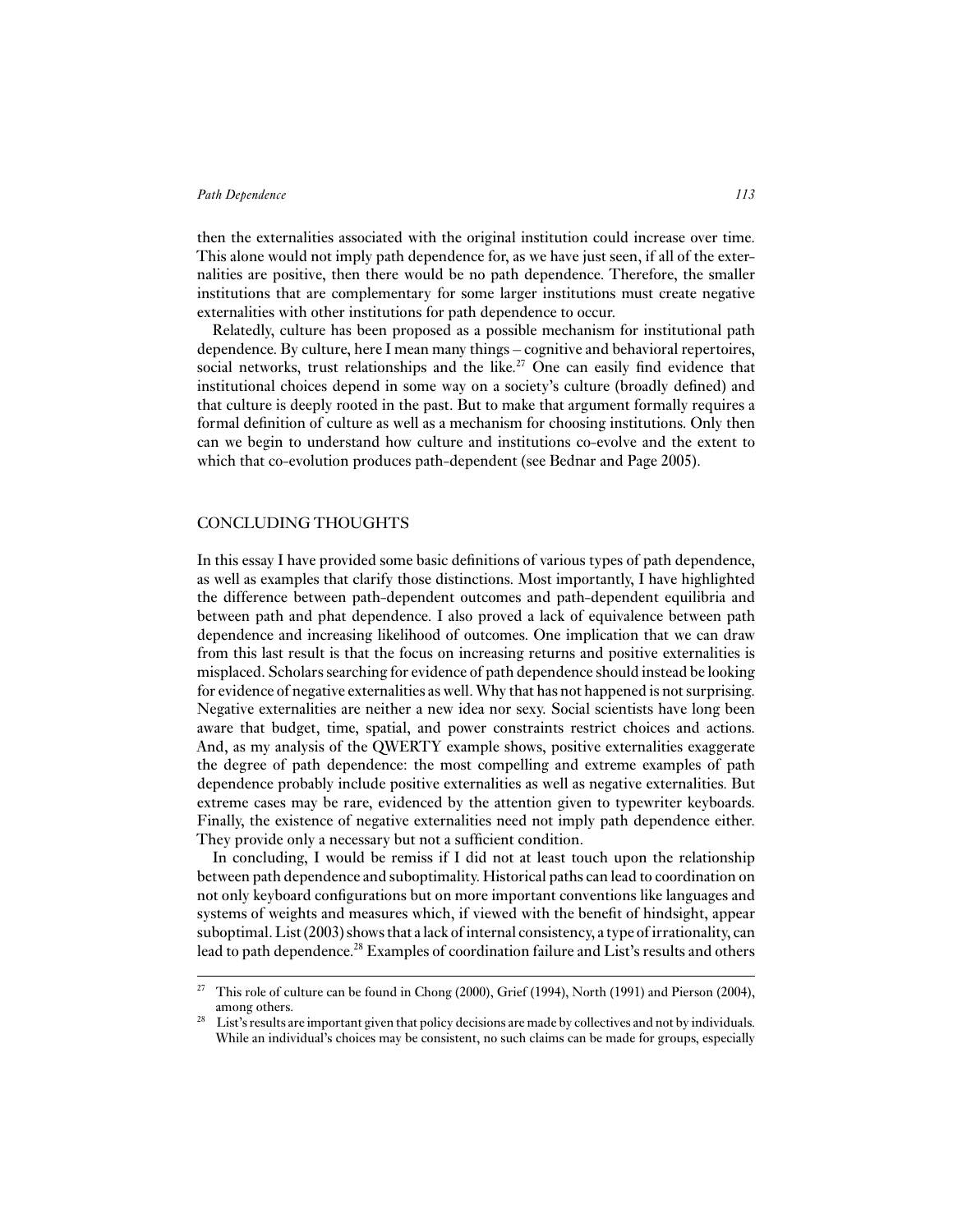like them do not imply that an optimal decision maker cannot exhibit path-dependent actions. If a decision maker discounts the future, or makes choices under uncertainty, early choices may determine or restrict later choices. What appears suboptimal ex post need not have been suboptimal ex ante.

I might add that I intend for this essay to be read as introductory, not definitive. I offer up these primitive ball and urn models not as necessarily realistic or testable models of political and economic phenomena, but to clarify our thinking. My hope is that they will help to move us in the direction of richer, more detailed models that we can then use to construct a science of the various ways that histories unfold.

## APPENDIX

Proof of the observation that negative externalities are necessary for path-dependent decision rules.

By assumption there exists a period s such that the optimal acceptance set at time s,  $X_s^*$ , is not a subset of the optimal acceptance set at time  $s + 1$ ,  $X_{s+1}^*$ . Let  $V(X)$  denote the value of the subset of proposals  $X$ . Given that there is a unique optimal acceptance set, it follows that

$$
V(X_s^*) - V(X_s \cap X_{s+1}^*) > 0
$$

Suppose that all externalities are positive. It follows that for any subset of proposals denoted by A

$$
V(X_s^* \cup A) - V((X_s^* \cap X_{s+1}^*) \cup A) > 0
$$

This must be true for A equals  $X_{s+1}^*$  Therefore,

$$
V(X_s \cup X_{s+1}^*) - V(X_{s+1}^*) > 0
$$

which contradicts the optimality of  $X^*_{s+1}$ .  $s+1$ .

#### REFERENCES

- Arthur, Brian. 1994. *Increasing Returns and Path Dependence in the Economy.* Ann Arber: University of Michigan Press.
- Bednar, Jenna, and Scott Page. 2005. "A Model of Institutional Path Dependence." Presented at the annual meetings of the American Political Science Association, Washington, D.C.
- Bednar, Jenna, and Scott Page. 2006 "Can Game(s) Theory Explain Culture?" *Rationality and Society*. Forthcoming. Available as Santa Fe Institute Working Paper #04-12-039.
- Bikhchandani, Sunil, David Hirshleifer, and Ian Welch. 1992. "A Theory of Fads, Fashion, Custom, and Cultural Change as Informational Cascades." *Journal of Political Economy* 100(5): 992–1026.

Bikhchandani, Sunil, David Hirshleifer, and Ian Welch. 1998. "Learning from the Behavior of Others: Conformity, Fads, and Informational Cascades." *Journal of Economic Perspectives* 12(3): 151–70.

groups with changing compositions. Thus, even forward-looking political bodies can make pathdependent decisions in sequential contexts.